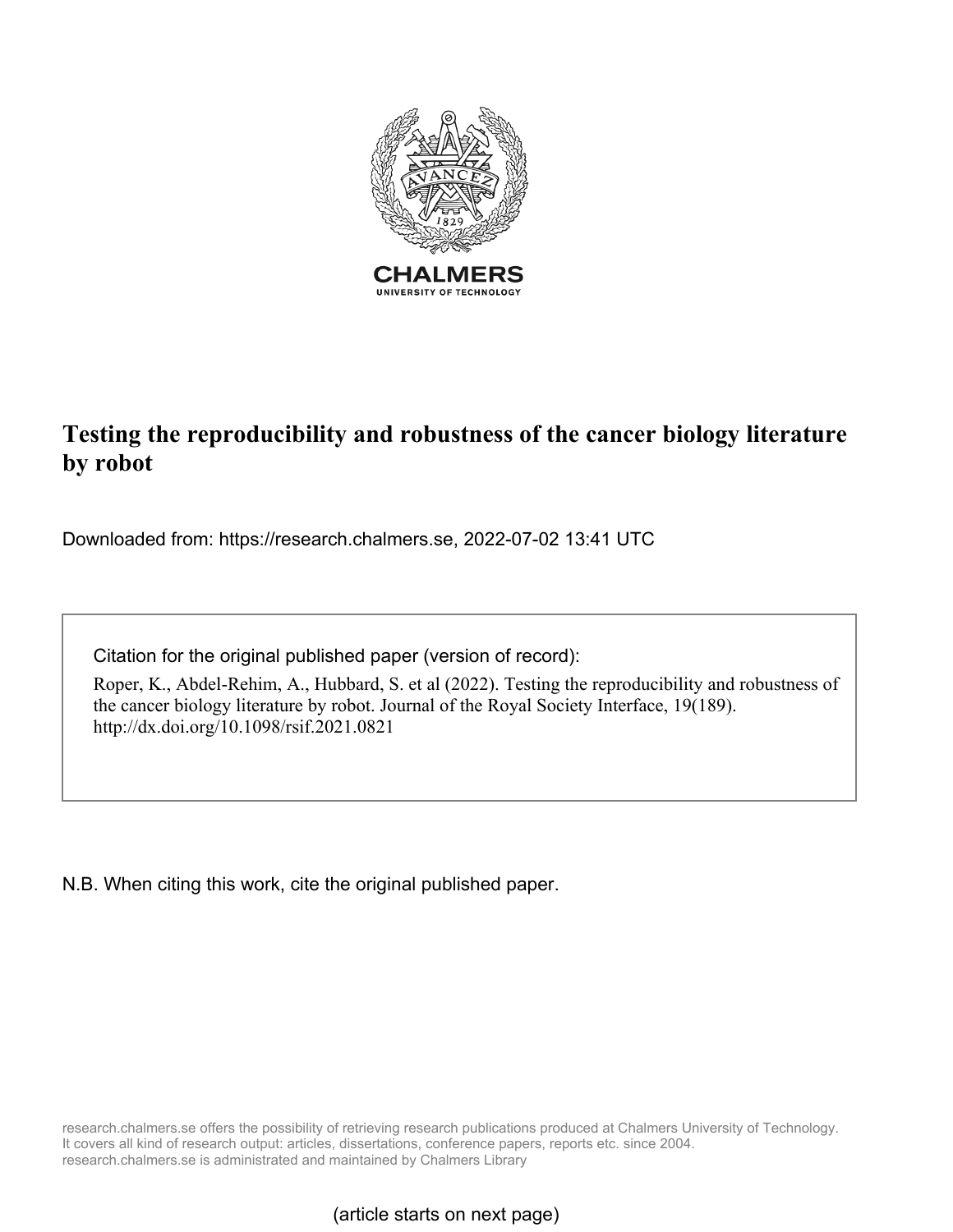# **INTERFACE**

## royalsocietypublishing.org/journal/rsif

# Research



Cite this article: Roper K, Abdel-Rehim A, Hubbard S, Carpenter M, Rzhetsky A, Soldatova L, King RD. 2022 Testing the reproducibility and robustness of the cancer biology literature by robot. *J. R. Soc. Interface* **19**: 20210821. https://doi.org/10.1098/rsif.2021.0821

Received: 22 October 2021 Accepted: 10 February 2022

#### Subject Category:

Life Sciences–Engineering interface

Subject Areas: bioinformatics

#### Keywords:

testings, reproducibility, robustnesses, cancer, biology, literature

#### Author for correspondence:

Ross D. King e-mail: [rk663@cam.ac.uk](mailto:rk663@cam.ac.uk)

# Testing the reproducibility and robustness of the cancer biology literature by robot

Katherine Roper<sup>1</sup>, A. Abdel-Rehim<sup>2</sup>, Sonya Hubbard<sup>1</sup>, Martin Carpenter<sup>1</sup> , Andrey Rzhetsky<sup>3</sup>, Larisa Soldatova<sup>4</sup> and Ross D. King<sup>2,5,6,7</sup>

<sup>1</sup>Manchester Institute of Biology, University of Manchester, Manchester, UK

<sup>2</sup>Department of Chemical Engineering and Biotechnology, University of Cambridge, Cambridge, UK

- <sup>3</sup>Department of Medicine, University of Chicago, Chicago, IL, USA
- <sup>4</sup>Department of Computing, Goldsmiths University of London, London, UK

<sup>5</sup>Department of Computer Science and Engineering, and <sup>6</sup>Department of Biology and Biological Engineering, Chalmers University of Technology, Göteborg, Sweden

<sup>7</sup>Alan Turing Institute, London NW1 2DB, UK

**RDK, [0000-0001-7208-4387](http://orcid.org/0000-0001-7208-4387)** 

Scientific results should not just be 'repeatable' (replicable in the same laboratory under identical conditions), but also 'reproducible' (replicable in other laboratories under similar conditions). Results should also, if possible, be 'robust' (replicable under a wide range of conditions). The reproducibility and robustness of only a small fraction of published biomedical results has been tested; furthermore, when reproducibility is tested, it is often not found. This situation is termed 'the reproducibility crisis', and it is one the most important issues facing biomedicine. This crisis would be solved if it were possible to automate reproducibility testing. Here, we describe the semi-automated testing for reproducibility and robustness of simple statements (propositions) about cancer cell biology automatically extracted from the literature. From 12 260 papers, we automatically extracted statements predicted to describe experimental results regarding a change of gene expression in response to drug treatment in breast cancer, from these we selected 74 statements of high biomedical interest. To test the reproducibility of these statements, two different teams used the laboratory automation system Eve and two breast cancer cell lines (MCF7 and MDA-MB-231). Statistically significant evidence for repeatability was found for 43 statements, and significant evidence for reproducibility/robustness in 22 statements. In two cases, the automation made serendipitous discoveries. The reproduced/ robust knowledge provides significant insight into cancer. We conclude that semi-automated reproducibility testing is currently achievable, that it could be scaled up to generate a substantive source of reliable knowledge and that automation has the potential to mitigate the reproducibility crisis.

# 1. Introduction

## 1.1. The reproducibility crisis

Ever since the seventeenth-century scientific revolution a fundamental pillar of science has been the requirement for reproducible results [[1](#page-12-0)]. However, despite reproducibility being fundamental to science, the reproducibility of relatively few biomedical results is currently tested; and when reproducibility is tested, difficulty is often experienced in observing reproducibility [[2](#page-12-0)–[9](#page-12-0)]. This situation is termed the 'reproducibility crisis': 'the ability to reproduce experiments is at the heart of science, yet failure to do so is a routine part of research' [[10\]](#page-12-0); 'More than 70% of researchers have tried and failed to reproduce another scientist's experiments, and more than half have failed to reproduce their own experiments' [\[11\]](#page-12-0).

There are a number of reasons for difficulty in reproducing published results: the original result may have been very specific and only true under

© 2022 The Authors. Published by the Royal Society under the terms of the Creative Commons Attribution License<http://creativecommons.org/licenses/by/4.0/>, which permits unrestricted use, provided the original author and source are credited.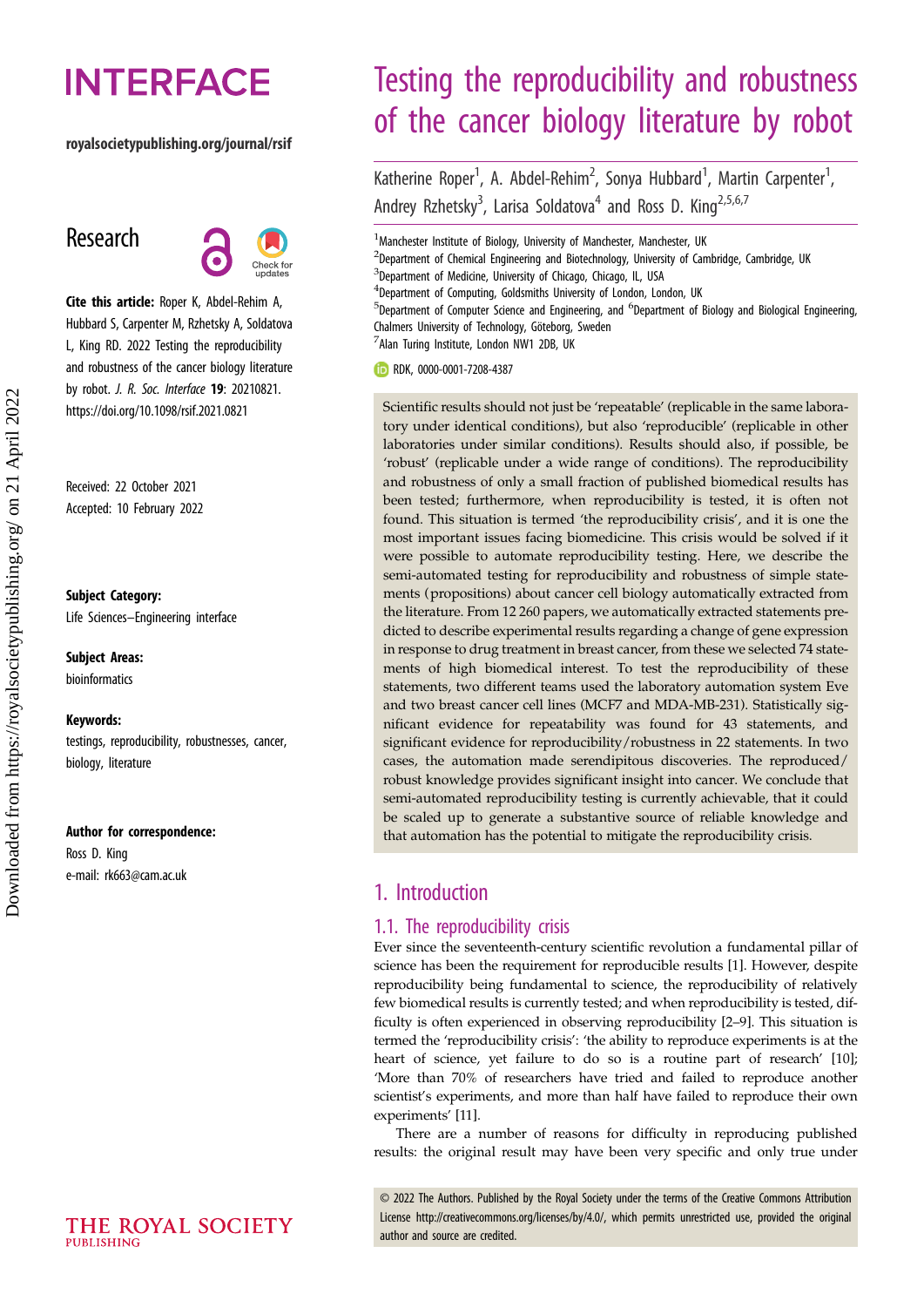specific circumstances or the original results may not have been described in sufficient detail to enable reproducibility, stochasticity in the results, etc. Scientific fraud is another possible reason, but this is probably relatively rare [\[12](#page-12-0)].

The most direct solution to the reproducibility crisis would be for more scientists to attempt to reproduce other scientists' results. However, there are strong sociological and career disincentives against this: it is hard to get funding for such work, it is hard to publish such studies, authors can react badly to having their results doubted, etc. [\[13](#page-12-0)]. Attempts have also been made to identify what factors are important in reproducibility [\[14,15\]](#page-12-0).

Recognition of the reproducibility crisis has led to multiple initiatives; for example, the Meta-Research Innovation Center at Stanford University (<https://metrics.stanford.edu/>), the National Research Council of the Netherlands (NOW) Replication Studies pilot programme [[16\]](#page-12-0) and the Reproducibility Project Cancer Biology (RPCB) [\[7](#page-12-0)–[9](#page-12-0)]. However, these initiatives are limited in extent, and their significance is still to be determined.

Given the high cost and difficulty involved in confirming experimental results, and the current funding model, it is unlikely that human scientists will ever experimentally confirm more than a small fraction of published results. We therefore argue that the only feasible way to increase the proportion of reproduced results is to automate the process. To achieve such automation, it will be necessary to integrate text mining (to extract results from the literature) and artificial intelligence-based laboratory automation (to experimentally test the reproducibility of the results).

#### 1.2. Forms of experimental confirmation

Here, we recognize distinctions between results that are 'repeatable', 'reproducible' and 'robust'. The International Vocabulary of Metrology [[17,18\]](#page-12-0) defines 'repeatability' as 'precision in measurements under conditions that include the same measurement procedure, same operators, same measuring system, same operating conditions and same location, and replicate measurements on the same or similar objects over a short period of time' [\[19](#page-12-0)]. 'Precision' is defined as 'closeness of agreement between measured quantities obtained by replicate measurements on the same or similar objects under conditions of repeatability or reproducibility' [\[19](#page-12-0)]. We believe that most published biomedical results are repeatable: laboratories can generally replicate their own published results. Here, we operationally define a statement about cancer from the literature to be 'repeatable' if in one set of our semi-automated experiments (same protocol/cell line) we found statistically significant evidence for a result.

'Reproducibility' is defined as 'precision in measurements under conditions that may involve different locations, operators, measuring systems and replicate measurements on the same or similar objects. The different measuring systems may use different measurement procedures'. It is a lack of reproducibility in published biomedical results that is causing the crisis. Here, we operationally define a statement to be 'reproducible' if, in our semi-automated experiments, we find the same result as automatically extracted from the literature using our standard experimental approach, and using the same cell line as was originally used.

The term 'robust' does not seem to be as formally defined, but results are generally described as 'robust' when they are more generally replicable than the above definition of 'reproducible' [[20,21\]](#page-12-0). For robust results, the basic biological systems may be different, as well as the experimental apparatus and protocol; however, the conclusions are in agreement. We operationally define a statement about cancer to be 'robust' if in our semi-automated experiments we find the same result as automatically extracted from the literature using our standard experimental approach, but using a different cell line from the one that was originally used.

These definitions are consistent with existing formal definitions [\[17](#page-12-0)–[19\]](#page-12-0). However, they differ from those proposed in the US National Academies of Sciences/Engineering/ Medicine report [[6](#page-12-0)]. This report proposes that 'reproducibility is obtaining consistent results using the same input data; computational steps, methods, and code; and conditions of analysis. This definition is synonymous with "computational reproducibility"'. 'Replicability is obtaining consistent results across studies aimed at answering the same scientific question, each of which has obtained its own data'. We do not follow these definitions as their emphasis is data analysis/ computational. The US National Academies of Sciences/ Engineering/Medicine definition of replicability is close to what we define as robust reproducibility.

Our operational definitions of 'repeatable', 'reproducible' and 'robust' enable the practical automation of testing for reproducibility, as different textual statements (propositions) can be tested using the same standard experimental protocol and conditions, making the laboratory automation easier to implement. It is currently impossible to automate experiments that closely replicate the whole spectrum of original published experiments because: many published experimental protocols are incomplete, i.e. they do not contain sufficient information to enable even human scientists to reliably repeat them [[22,23\]](#page-12-0)—the use of natural language to describe protocols, with all their inherent ambiguities exacerbates this problem [[22,23\]](#page-12-0); even if a published protocol is completely specified for a human scientist, it is currently not possible with existing text-mining technology to extract sufficient information for a robot to implement the protocol in a laboratory; and it is not feasible with existing laboratory automation to more fully test the robust reproducibility of statements by executing a wide variety of orthogonal experimental procedures.

## 2. Results

Here, we describe the semi-automated experimental testing of textual statements (propositions) taken from the scientific literature. The overall methodology is shown in [figure 1.](#page-3-0)

#### 2.1. Text mining

We focused on textual statements (propositions) taken from the breast cancer literature that were predicted to describe experimental results regarding a change of gene expression in response to a drug (small molecule) treatment. We chose to test such statements because of their medical importance, and because it was expected to be possible to test them using laboratory automation.

A corpus of 12 260 full papers on breast cancer was constructed as part of our work for the Big Mechanism program [[24\]](#page-12-0). To form the corpus, full papers were retrieved from the PubMed Central Open Access repository using 'breast cancer' and its synonyms as keywords, combined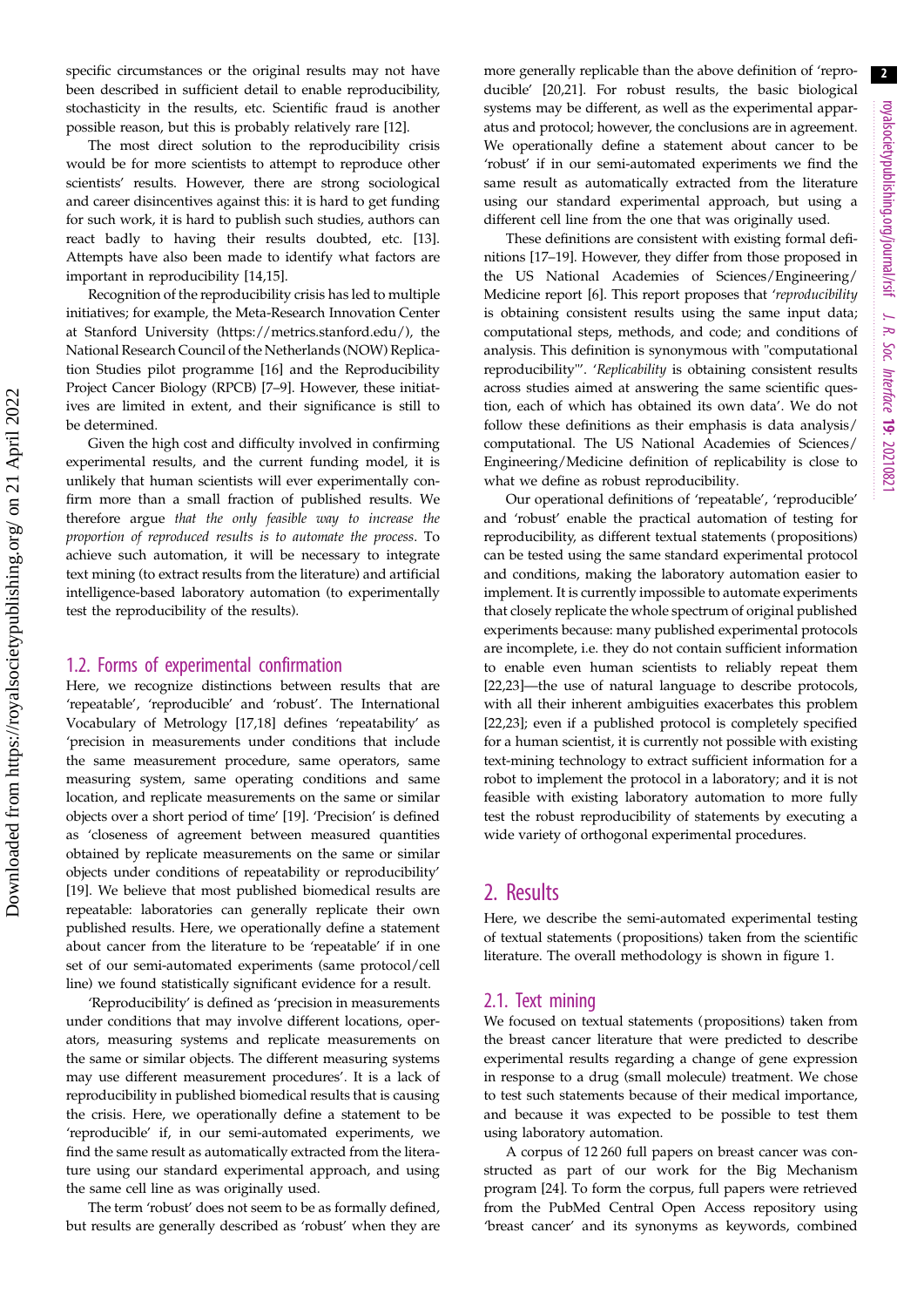<span id="page-3-0"></span>

Figure 1. The overall process of testing the reproducibility and robustness of the cancer biology literature by robot. First, text mining is used to extract statements about the effect of drugs on gene expression in breast cancer. Then two different teams semi-automatically tested these statements using two different protocols, and two different cell lines (MCF7 and MDA-MB-231) using the laboratory automation system Eve.

with names of breast cancer cell lines, e.g. 'T-47 D', 'MCF-7' (and their variants) [[25,26](#page-12-0)]. These papers were then processed to automatically extract information in a form of 'index cards': about 35 925 statements predicted to describe experimental results regarding the change of expression of genes in response to drug treatment. The index cards are 'json' files. The content of each card holds information about a statement extracted from the literature. Five main pieces of information are provided: the meta-data, evidence, interaction, submitter and the identifier for the paper the index card is based on.

We used tools from the UK National Centre for Text Mining [[25](#page-12-0)–[27](#page-13-0)]. To extract events, we employed named entity recognition (NER) methods integrated into a unified processing pipeline, which enables the development and execution of reconfigurable, modular NER and event extraction workflows. For event extraction, we applied the machine-learning-based EventMine [[27\]](#page-13-0). EventMine finds trigger words indicating events (e.g. inhibits), which are assigned event types (e.g. negative regulation). This process is described in [\[25](#page-12-0),[26\]](#page-12-0).

#### 2.2. Heuristic text filtering

Resource constraints meant that it was not possible to experimentally test all the extracted statements. We therefore chose to select statements of greater biomedical significance. Several heuristics were used to select these (see Material and methods). We first selected events with both qualities 'entity : simple\_chemical' and 'event : gene\_expression'. This eliminated all events in which gene expression was not affected by a small molecule. The results were further filtered against a list of all genes in two systems biology models of breast cancer: one involving RAS signalling and the other ESR1 signalling. The motivation for this was to examine gene expression in genes known to be important in breast cancer. Finally, statements were filtered against lists of compounds known to be either commercially easily available or unsuitable. This resulted in a set of events of format 'compound affects gene expression', known to be in our models, which were possible to test using available compounds. Compounds were manually checked to identify those known to be used or under investigation as cancer therapeutics and those known to be common dietary supplements. The output of filtering was 74 events regarding genes of interest and involving cancer therapeutics or dietary supplements. The full list is presented in [table 1](#page-4-0).

#### 2.3. Repeatable changes in gene expressions

Using the artificial intelligence (AI)-based laboratory automation system 'Eve' [[28\]](#page-13-0), we experimentally tested the 74 statements obtained from heuristic text filtering. We used two breast cancer cell lines, MCF7 and MDA-MB-231 (ATCC, USA). MCF7 is the most studied human breast cancer cell line, with over 25 000 scientific publications using it [\[29](#page-13-0)]. It originated as an invasive breast ductal carcinoma, is 'luminal' type and oestrogen receptors (ERs) are present. The breast cancer cell line MDA-MB-231 is 'basal' type and triple negative, i.e. missing three markers: ER, progesterone receptor (PR) and HER2/Neu oncogene [\[30](#page-13-0)].

Eve was originally designed as a 'robot scientist', an AI-directed laboratory automation system that automatically: originates hypotheses to explain observations, devises experiments to test these hypotheses, physically runs the experiments using laboratory robotics, interprets the results to change the probability of hypotheses and then repeats the cycle [[28,31](#page-13-0)]. Eve has multiple functionalities and was originally designed for automatic early-stage drug development. In this work, we did not run Eve in a closed-loop automation manner. This was because the hypotheses to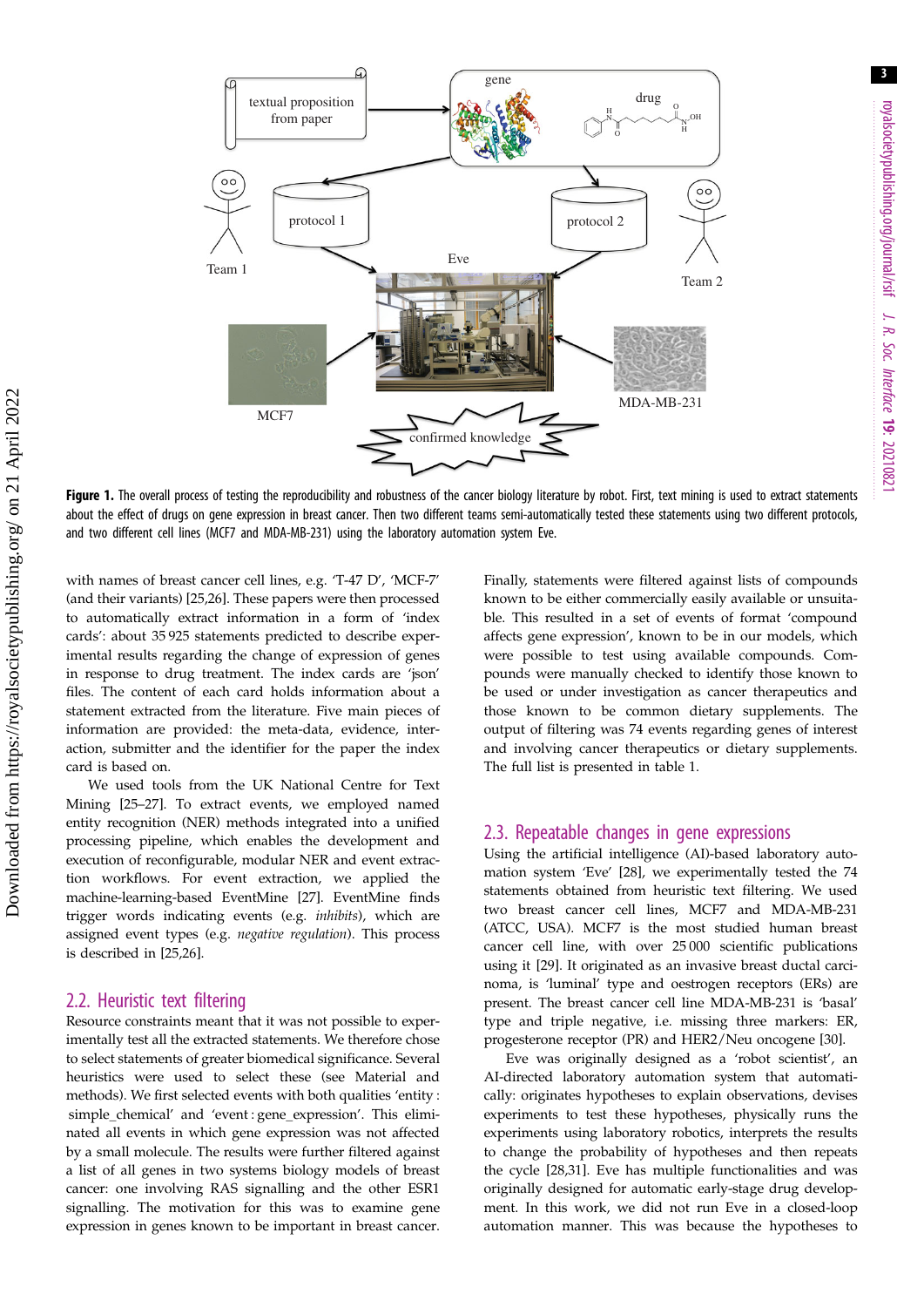<span id="page-4-0"></span>Table 1. The list of statements about the effect of a drug on gene expression levels (textual propositions) tested for reproducibility and robustness.

|    | gene              | drug             | id                 |
|----|-------------------|------------------|--------------------|
| 1  | AKT1              | 40HT             | PMC3711340_E360    |
| 2  | AKT1              | curcumin         | PMC4708990 E2037   |
| 3  | AKT1              | EGCG             | PMC2927993 E10333  |
| 4  | ATF4              | NAC              | PMC4546701 E754    |
| 5  | BIRC5             | curcumin         | PMC2756684 E6964   |
| 6  | BIRC5             | daidzein         | PMC2944964 E8929   |
| 7  | BIRC5             | doxorubicin      | PMC2649216 E5319   |
| 8  | BIRC5             | paclitaxel       | PMC2826345 E10033  |
| 9  | BRCA <sub>2</sub> | daidzein         | PMC2361140 E3414   |
| 10 | BRCA1             | indol-3-carbinol | PMC4346871 E712    |
| 11 | CASP3             | quercetin        | PMC2712839 E6241   |
| 12 | CCND1             | 40HT             | PMC2882356 E7162   |
| 13 | CCND1             | curcumin         | PMC3206621 E15380  |
| 14 | CCND1             | resveratrol      | PMC4000631 E146    |
| 15 | CCND1             | SAHA             | PMC3355273 E18930  |
| 16 | CCND <sub>1</sub> | salinomycin      | PMC4631341 E1017   |
| 17 | CTNNB1            | cordycepin       | PMC3784440 E402    |
| 18 | <b>CTNNB1</b>     | curcumin         | PMC3706856_E361    |
| 19 | CTNNB1            | EGCG             | PMC2933702 E10181  |
| 29 | EGFR              | curcumin         | PMC3206621 E15401  |
| 21 | EGFR              | doxorubicin      | PMC3181057 E14848  |
| 22 | ERBB2             | curcumin         | PMC4003153 E459    |
| 23 | ERBB3             | fulvestrant      | PMC2875575 E10985  |
| 24 | ESR1              | 40HT             | PMC2882356 E7158   |
| 25 | ESR1              | curcumin         | PMC2705850_E4569   |
| 26 | ESR1              | EGCG             | PMC2967543 E11055  |
| 27 | ESR1              | fulvestrant      | PMC3139592 E14864  |
| 28 | ESR1              | pterostilbene    | PMC4134202 E1283   |
| 29 | ESR1              | quercetin        | PMC4228827_E129    |
| 30 | ESR1              | resveratrol      | PMC3521661<br>E722 |
| 31 | HDAC1             | curcumin         | PMC3625766 E1801   |
| 32 | HDAC1             | resveratrol      | PMC3625766_E1802   |
| 33 | HDAC1             | <b>SAHA</b>      | PMC3498753 E565    |
| 34 | HIF1A             | doxorubicin      | PMC4024011<br>F700 |
| 35 | HIF1A             | melatonin        | PMC4123875 E984    |
| 36 | HIF1A             | zoledronic acid  | PMC4496173 E126    |
| 37 | HSP90             | quercetin        | PMC3652296 E1279   |
| 38 | IL8               | <b>NAC</b>       | PMC4463759 E1355   |
| 39 | MAPT              | 40HT             | PMC2917038_E8406   |
| 40 | <b>MAPT</b>       | fulvestrant      | PMC2917038 E8306   |
| 41 | MELK              | paclitaxel       | PMC3857210 E1352   |
| 42 | MMP-2             | silibinin        | PMC4006687 E357    |
| 43 | MMP-9             | curcumin         | PMC4176907 E1376   |
| 44 | MMP-9             | silibinin        | PMC4196436 E1516   |

<sup>(</sup>Continued.)

#### Table 1. (Continued.)

|    | gene         | drug         | id                |
|----|--------------|--------------|-------------------|
| 45 | <b>MTOR</b>  | <b>SAHA</b>  | PMC3840459_E1427  |
| 46 | NFK1B        | quercetin    | PMC3747514_E565   |
| 47 | p21          | doxorubicin  | PMC3765348 E744   |
| 48 | p21          | paclitaxel   | PMC2394338_E3767  |
| 49 | p21          | resveratrol  | PMC2364738 E2929  |
| 50 | p21          | vinorelbine  | PMC2394338_E3826  |
| 51 | p27          | curcumin     | PMC3706856 E382   |
| 52 | p300         | curcumin     | PMC3255482_E16909 |
| 53 | p53          | caffeic_acid | PMC2928446 E12078 |
| 54 | p53          | doxorubicin  | PMC4228062 E94    |
| 55 | p53          | etoposide    | PMC4400643_E1283  |
| 56 | p53          | hesperidin   | PMC4177652 E1404  |
| 57 | p53          | resveratrol  | PMC2928446_E12079 |
| 58 | PDK1         | curcumin     | PMC4192446_E1344  |
| 59 | PGR          | letrozole    | PMC1064088 E125   |
| 60 | PTEN         | resveratrol  | PMC2957324 E13190 |
| 61 | <b>PTEN</b>  | silibinin    | PMC3148510 E16237 |
| 62 | RASSF1       | 40HT         | PMC3977804 E166   |
| 63 | STAT3        | curcumin     | PMC3584822_E1221  |
| 64 | STAT3        | doxorubicin  | PMC4589559 E1201  |
| 65 | STAT3        | paclitaxel   | PMC4467444 E173   |
| 66 | <b>STK11</b> | honokiol     | PMC3496153_E906   |
| 67 | TNF          | paclitaxel   | PMC2830051_E9591  |
| 68 | <b>TXNIP</b> | resveratrol  | PMC3733924 E363   |
| 69 | uPA          | EGCG         | PMC4006687_E360   |
| 70 | uPA          | silibinin    | PMC4006687_E360   |
| 71 | <b>VEGFA</b> | EGCG         | PMC3708553 E323   |
| 72 | VEGFA        | melatonin    | PMC3708553_E323   |
| 73 | VEGFA        | NAC          | PMC3929894_E1687  |
| 74 | VEGFA        | paclitaxel   | PMC3682088 E5     |

test were taken directly from the literature, and there was no need to modify them based on experimental results.

Using Eve we applied two different but closely related protocols. Each protocol was run by a different team (team 1 and team 2) using multiple replicates. The same laboratory was used by both teams, but the teams worked months apart. The protocols were based on real-time polymerase chain reaction (rtPCR) to measure the expression of a targeted gene. The protocols were designed for moderate throughput semiautomated experimentation. For full details, see Material and methods.

The results for each statement were first evaluated for repeatability, i.e. could we repeatedly obtain this same result using Eve? Specifically, we defined a statement to be repeatable if with Eve one team in one cell line found statistically significant evidence for replication of a result. To decide on significance, we applied a classical sign test: the number of replicates with increased expression versus the number of replicates with decreased expression. This test

4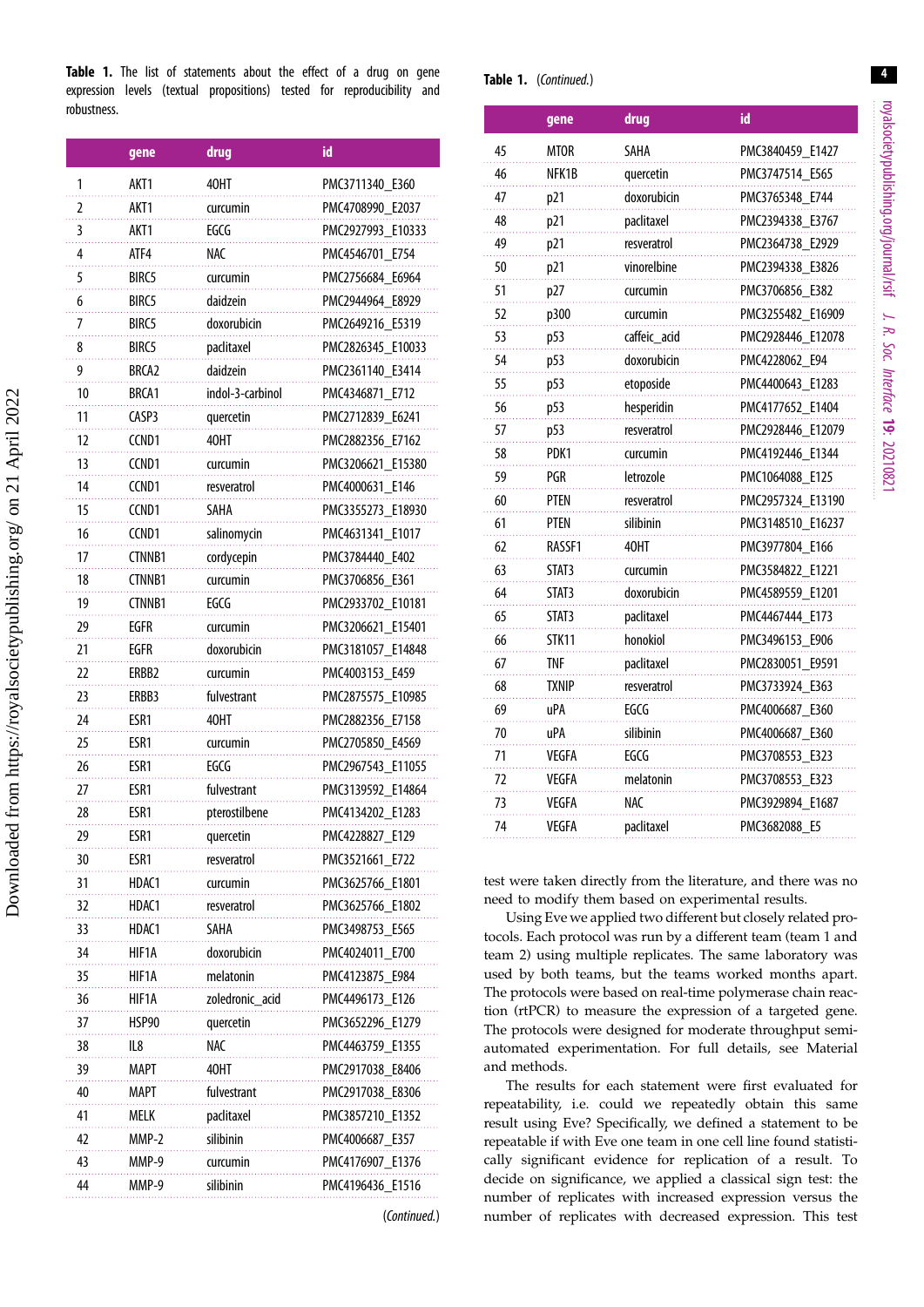is straightforward and robust to assumptions about the underlying distribution. We found that 43 statements had significant evidence for repeatability (at least one of the teams on one of the cell lines;  $p < 0.05$ ). These are shown in [table 2.](#page-6-0)

#### 2.4. Manual testing of the text mining

To evaluate the automated text mining that found the 43 repeatable statements, we manually read the original papers from which the statements were extracted. We assessed whether the compound was reported to cause inhibition or an increase in expression of the gene, and whether this statement was about MCF7 or MDA-MB-231 cells [\(table 2\)](#page-6-0). We found that the text-mining software had generally done a good job in identifying statements that describe experimental results regarding the change of gene expression in response to drug (small molecule) treatment. Only four statements were false positives—where the human readers failed to identify the proposition recognized by the text mining ([table 2\)](#page-6-0). The text-mining software also performed well in identifying the correct direction of change in the propositions. In only one case, for the drug fulvestrant and the gene ERBB3, was the sign extracted wrongly.

The text-mining software did not attempt to determine cell culture type referred to in the statements beyond looking for the keywords 'MCF7' and 'MDA-MB-231' in papers. Automatically determining cell culture type is difficult as this experimental detail is often far from the textual statement about the effect of a drug. Manual reading found that 19 statements referred to experiments using MCF7. In four cases, the statements referred to experiments using MDA-MB-231.

## 2.5. Experimental testing of reproducibility and

#### robustness

We operationally defined a statement about cancer to be 'reproducible' if, using Eve, we found statistically significant evidence for a change of gene expression in the same cell line, and in the same direction as in the original paper. As with replicability, we used a sign test to decide significance. We found statistically significant evidence for experimental reproducibility of six statements [\(table 3\)](#page-8-0).

We investigated two forms of robust reproducibility: minor and major. In minor robustness, the proposition in the paper was found using MCF7, yet was confirmed by Eve in MDA-MB-231. There were four cases of minor robustness [\(table 4\)](#page-9-0). In major robustness, the original proposition was about neither MCF7 nor MDA-MB-231, but we found conformational evidence in either MCF7 or MDA-MB-231 cells. There were 12 cases of major robustness ([table 5\)](#page-10-0).

## 2.6. Novel knowledge about changes in gene expressions

In two cases, we found statistically significant results where the original paper stated that the result was not statistically significant: drug 4OHT inhibits gene AKT1 expression in cell line MCF7 and drug curcumin inhibits gene PDK1 expression. The first case is one of reproducibility in MCF7, the second of robust reproducibility. Eve has therefore semi-automatically provided the first statistically significant evidence for these medically important statements.

It is often stated that because machines do not make mistakes they cannot therefore make serendipitous discoveries. This argument is incorrect as machines do make mistakes. In two cases, the text-mining software incorrectly identified statements that it believed to involve the drug silibinin inhibiting genes: drug silibinin inhibits gene PTEN expression and drug silibinin inhibits gene uPA expression. Although these statements were not found by human readers in the original papers, statistically significant experimental evidence was found for these statements in the cell line MCF7, i.e. they were both repeatable.

#### 2.7. Limitations

Our approach is limited in a number of ways:

- The hardware and software limitations of Eve mean that the experiments were only semi-automated, not fully automated.
- The text mining is only capable of extracting simple information from texts.
- We only tested simple propositions of the form compound X affects the expression of gene Y. The results of scientific papers contain much more sophisticated and nuanced results. Such results are currently difficult to analyse using text mining/AI; it is also more difficult to automate the replication of such results.
- The experiments were restricted to two related PCR protocols.
- We only investigated two cell lines in one form of cancer—breast cancer.

## 3. Discussion

The cancer literature is both vast and sparse. Tens of thousands of papers have been published on cancer cell biology, yet, because of the underlying complexity of the biology and the systemic disincentives to replication in science, very little of the literature reports the direct replication of results from other papers. When different laboratories attempt to reproduce others' work, it is often in different cell lines, different populations or using different techniques. This makes it very difficult to know how relevant a statement in the literature that used system X and protocol P is to system Y and what to expect with protocol Q. The cancer literature is also sparse: owing to high heterogeneity, countless different experimental systems are used. A further complication is genetic evolution of and heterogeneity within cell lines [[37\]](#page-13-0), which means that our MCF7 and MDA-MB-231 cell lines may differ significantly from the same denoted cell lines in papers.

We have demonstrated the semi-automated testing of literature statements for reproducibility and robustness. In the cases where we found reproducibility or robustness, the results confirm the original literature statements and provide evidence for their correctness. However, for the cases where we failed to find reproducibility or robustness, this does prove that statements are not reproducible or robust. There are many reasons for the failure to reproduce results that are replicable in another laboratory. These may include: the original biological system was slightly different, e.g. cell lines are known to alter in different laboratories under different conditions; the original protocol was slightly different from the one that we used; our experimental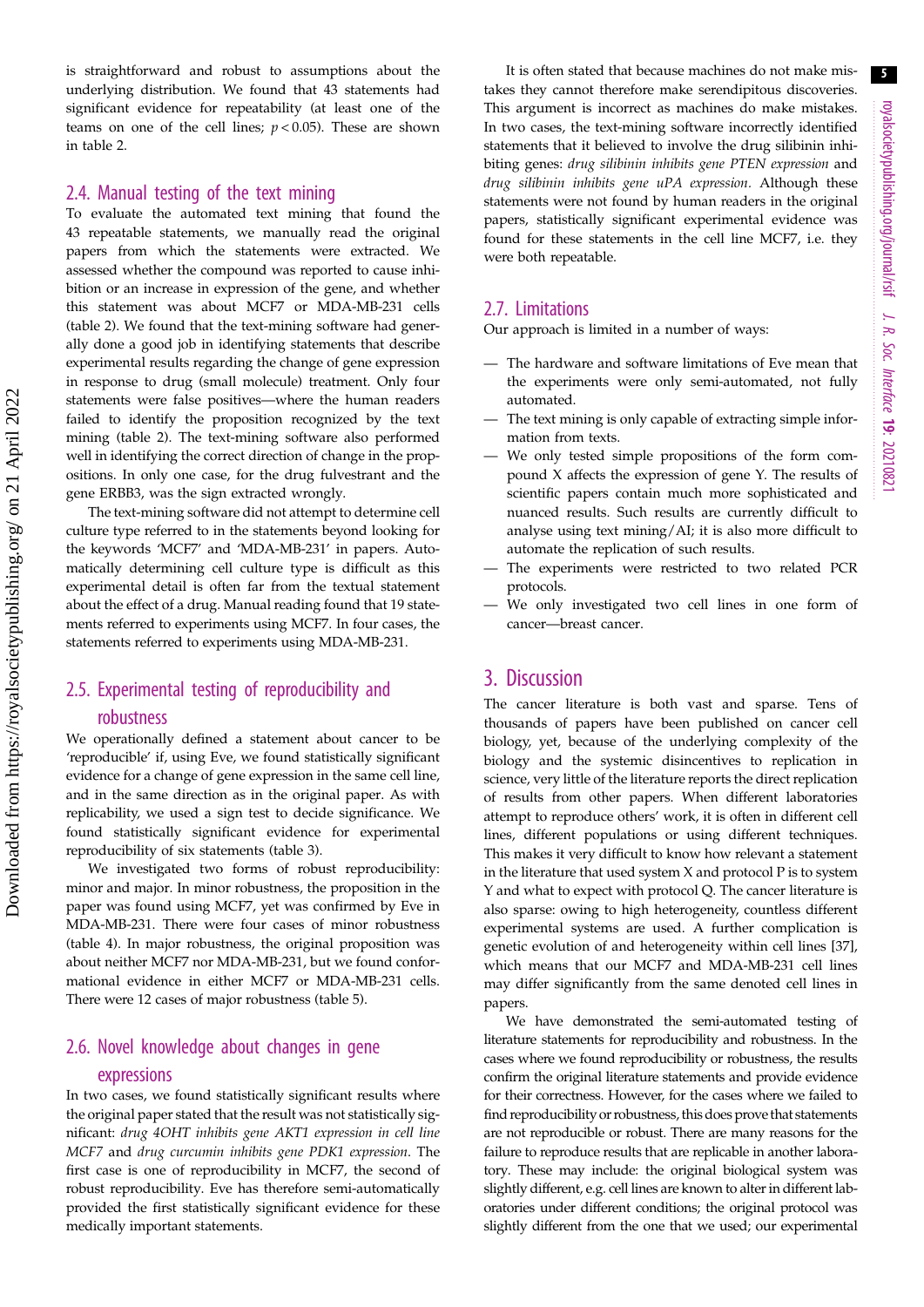Downloaded from https://royalsocietypublishing.org/ on 21 April 2022 Downloaded from https://royalsocietypublishing.org/ on 21 April 2022

<span id="page-6-0"></span>change of gene expression identified automatically by the computer. MCF7—the results of the robotic -the MDA—the results of the robotic experiments using the MDA-MB-231 cell line. Team 1—the<br>statistical significance found **Table 2.** The list of repeatable results. These drugs were found to produce statistically significant changes in the expression of the genes. Human reading—what was found by human annotators: text—is the direction of chan Table 2. The list of repeatable results. These drugs were found to produce statistically significant changes in the expression of the genes. Human reading—what was found by human annotators: text—is the direction of change gene expression (↑ increase, stimulation; ↓ decrease, inhibition); MCF7—whether the change was found using the MCF7 cell line; MDA—whether the change was found using the MDA-MB-231 cell line. Text mining—the direction of change of gene expression identified automatically by the computer. MCF7—the results of the robotic experiments using the MCF7 cell line. of the robotic experiments using the MDA-MB-231 cell line. Team 1—the statistical significance found by team 1; team 2—the statistical significance found by team 2; sign—the direction of change of gene expression.

| team <sub>1</sub><br>MCF7<br>text mining<br>sign<br><b>MDA</b><br>MCF7<br>human reading<br>text<br>drug<br>gene |  |  |         |                              |                               | sign                                                      | team <sub>2</sub>                                                                                                                                                                                                                                                                                                                                                                                                                                                                                                | sign                     | team<br><b>NOM</b>                                                                                                                                                                | sign                          | team <sub>2</sub>                                                                                                                                     | sign                     |
|-----------------------------------------------------------------------------------------------------------------|--|--|---------|------------------------------|-------------------------------|-----------------------------------------------------------|------------------------------------------------------------------------------------------------------------------------------------------------------------------------------------------------------------------------------------------------------------------------------------------------------------------------------------------------------------------------------------------------------------------------------------------------------------------------------------------------------------------|--------------------------|-----------------------------------------------------------------------------------------------------------------------------------------------------------------------------------|-------------------------------|-------------------------------------------------------------------------------------------------------------------------------------------------------|--------------------------|
| $\stackrel{\sigma}{\rightarrow}$<br>40HT<br>AKT1                                                                |  |  | z       |                              |                               |                                                           | 0.0009766                                                                                                                                                                                                                                                                                                                                                                                                                                                                                                        |                          |                                                                                                                                                                                   |                               |                                                                                                                                                       |                          |
| z<br>doxorubicin<br><b>BIRC5</b>                                                                                |  |  | z       |                              | ł                             | ŧ                                                         | 0.0004883                                                                                                                                                                                                                                                                                                                                                                                                                                                                                                        |                          | i<br>I                                                                                                                                                                            | ł                             | ł<br>$\overline{\phantom{a}}$                                                                                                                         | $\overline{\phantom{a}}$ |
| daidzein<br>BRCA2                                                                                               |  |  | z       | $\leftarrow \mid \leftarrow$ |                               |                                                           |                                                                                                                                                                                                                                                                                                                                                                                                                                                                                                                  |                          |                                                                                                                                                                                   |                               | 0.0175781                                                                                                                                             |                          |
| ≻<br>indol-3-carbinol<br><b>BRCAT</b>                                                                           |  |  | z       | $\leftarrow$                 |                               | ŧ                                                         | ł                                                                                                                                                                                                                                                                                                                                                                                                                                                                                                                | $\overline{\phantom{a}}$ |                                                                                                                                                                                   | ł                             | 0.0009766                                                                                                                                             |                          |
| z<br>quercetin<br>CASP <sub>3</sub>                                                                             |  |  | z       |                              |                               | H.                                                        |                                                                                                                                                                                                                                                                                                                                                                                                                                                                                                                  |                          |                                                                                                                                                                                   | Ħ                             | 0.0004883                                                                                                                                             |                          |
| curcumin<br>CCNDT                                                                                               |  |  |         |                              | ŧ                             |                                                           |                                                                                                                                                                                                                                                                                                                                                                                                                                                                                                                  |                          | $\frac{1}{2}$                                                                                                                                                                     | ŧ                             | 0.0039063                                                                                                                                             |                          |
| <b>SAHA</b><br>CCNDT                                                                                            |  |  | z       |                              | 0.0039063                     | $\left  \rightarrow \right $ $\left  \rightarrow \right $ | 0.0002441                                                                                                                                                                                                                                                                                                                                                                                                                                                                                                        |                          | $0.0019531$<br>$0.03125$                                                                                                                                                          | $\rightarrow$ $\rightarrow$   | 0.0268555                                                                                                                                             |                          |
| $\stackrel{\circ}{\rightarrow}$<br>cordycepin<br><b>CTNNB1</b>                                                  |  |  | z       |                              | ł<br>$\overline{\phantom{a}}$ |                                                           |                                                                                                                                                                                                                                                                                                                                                                                                                                                                                                                  |                          |                                                                                                                                                                                   |                               | $\begin{array}{c} \begin{array}{c} \begin{array}{c} \begin{array}{c} \end{array} \end{array} \\ \begin{array}{c} \end{array} \end{array} \end{array}$ |                          |
| curcumin<br><b>CTNNB1</b>                                                                                       |  |  | $\succ$ |                              |                               | $\overline{\phantom{a}}$<br>÷                             | 0.0097656                                                                                                                                                                                                                                                                                                                                                                                                                                                                                                        | $\rightarrow$            |                                                                                                                                                                                   |                               |                                                                                                                                                       | $\overline{\phantom{a}}$ |
| $\,$ $\,$<br><b>EGCG</b><br>CTNNBT                                                                              |  |  | z       |                              | Î                             | Ħ                                                         |                                                                                                                                                                                                                                                                                                                                                                                                                                                                                                                  |                          | 0.03125                                                                                                                                                                           | $\rightarrow \mid \cdot \mid$ |                                                                                                                                                       | ł                        |
| $\geq$<br>curcumin<br>EGFR                                                                                      |  |  | $\geq$  | $\Rightarrow$                | ł                             |                                                           | $\begin{aligned} \mathcal{L}_{\text{in}}(\mathcal{L}_{\text{in}}(\mathcal{L}_{\text{out}}),\mathcal{L}_{\text{out}}(\mathcal{L}_{\text{out}})) = \mathcal{L}_{\text{out}}(\mathcal{L}_{\text{out}}(\mathcal{L}_{\text{out}}),\mathcal{L}_{\text{out}}(\mathcal{L}_{\text{out}})) = \mathcal{L}_{\text{out}}(\mathcal{L}_{\text{out}}(\mathcal{L}_{\text{out}}),\mathcal{L}_{\text{out}}(\mathcal{L}_{\text{out}})) = \mathcal{L}_{\text{out}}(\mathcal{L}_{\text{out}}(\mathcal{L}_{\text{out}}),\mathcal{L}_{\$ | $\overline{\phantom{a}}$ | $\overline{\phantom{a}}$                                                                                                                                                          |                               | 0.0175781                                                                                                                                             | $\leftarrow$             |
| $\geq$<br>doxorubicin<br>EGFR.                                                                                  |  |  | $\geq$  |                              | ł<br>$\overline{\phantom{a}}$ | THE                                                       | $\begin{array}{c} \hline \end{array}$                                                                                                                                                                                                                                                                                                                                                                                                                                                                            | $\overline{\phantom{a}}$ | $\label{eq:3} \begin{split} \mathcal{L}_{\text{in}}(\mathcal{L}_{\text{in}}(\mathcal{L}_{\text{out}}),\mathcal{L}_{\text{out}}(\mathcal{L}_{\text{out}}))\geq 0 \end{split}$<br>ļ |                               | 0.0002441                                                                                                                                             |                          |
| $\succ$<br>fulvestrant                                                                                          |  |  | $\geq$  |                              | i<br>I                        | $\mathbb{H}$                                              | 0.0004883                                                                                                                                                                                                                                                                                                                                                                                                                                                                                                        |                          | i<br>I                                                                                                                                                                            |                               |                                                                                                                                                       |                          |
| $\sim$<br>ENO#                                                                                                  |  |  | ∶≥      |                              | ł                             |                                                           | $\frac{0.03125}{0.0009766}$                                                                                                                                                                                                                                                                                                                                                                                                                                                                                      |                          |                                                                                                                                                                                   |                               |                                                                                                                                                       |                          |
| ∠<br>pterostilbene<br>581                                                                                       |  |  | $\geq$  |                              | ł<br>$\overline{\phantom{a}}$ | HH                                                        |                                                                                                                                                                                                                                                                                                                                                                                                                                                                                                                  |                          | $\ \ $                                                                                                                                                                            |                               | ŧ                                                                                                                                                     | $1 \pm 1 \pm$            |
| $\geq$<br>quercetin<br>doxorubicin                                                                              |  |  | $\geq$  |                              |                               | $\overline{\phantom{a}}$                                  |                                                                                                                                                                                                                                                                                                                                                                                                                                                                                                                  |                          |                                                                                                                                                                                   |                               |                                                                                                                                                       |                          |
| $\,$ $\,$<br>ESR1<br>HIF1A<br>MAPT                                                                              |  |  | ∶∠      |                              | ł                             | $\pm 1$<br>÷                                              | $0.015625$<br>$0.0002441$                                                                                                                                                                                                                                                                                                                                                                                                                                                                                        |                          | $\prod_{i=1}^{n}$                                                                                                                                                                 |                               |                                                                                                                                                       | ŧ                        |
| $\succ$<br>ENO#                                                                                                 |  |  | z       |                              | Ħ                             | Ħ                                                         |                                                                                                                                                                                                                                                                                                                                                                                                                                                                                                                  |                          | 0.03125                                                                                                                                                                           |                               |                                                                                                                                                       |                          |
| $\succ$<br>fulvestrant<br>MAPT                                                                                  |  |  | z       |                              | ł                             | $\begin{array}{c} \hline \end{array}$                     | 0.0029297                                                                                                                                                                                                                                                                                                                                                                                                                                                                                                        |                          |                                                                                                                                                                                   |                               |                                                                                                                                                       | ŧ                        |
| z<br>silibinin<br>$MMP-2$                                                                                       |  |  | z       |                              | Ì                             | ł<br>ŧ<br>$\overline{\phantom{a}}$                        |                                                                                                                                                                                                                                                                                                                                                                                                                                                                                                                  |                          | ŧ                                                                                                                                                                                 | $\overline{\phantom{a}}$      | 0.0175781                                                                                                                                             |                          |
| z<br>curcumin<br>MMP-9                                                                                          |  |  | z       |                              |                               |                                                           | 0.0078125                                                                                                                                                                                                                                                                                                                                                                                                                                                                                                        |                          |                                                                                                                                                                                   | $\frac{1}{2}$ $\frac{1}{2}$   | 0.0703125                                                                                                                                             |                          |
| unclear<br>SAHA<br><b>MTOR</b>                                                                                  |  |  | undear  |                              | Ħ                             | Ħ                                                         |                                                                                                                                                                                                                                                                                                                                                                                                                                                                                                                  |                          | Ħ                                                                                                                                                                                 | Ħ                             | 0.0009766                                                                                                                                             |                          |
| $\geq$<br>quercetin<br><b>NFK1B</b>                                                                             |  |  | $\geq$  |                              | $\prod_{i=1}^{n}$             | Ħ                                                         | 0.0019531                                                                                                                                                                                                                                                                                                                                                                                                                                                                                                        |                          | ŧ                                                                                                                                                                                 | T)                            | 0.0439453                                                                                                                                             |                          |
| z<br>doxorubicir<br>$\overline{p}$                                                                              |  |  | z       |                              |                               | $\overline{\phantom{a}}$                                  | 0.015625                                                                                                                                                                                                                                                                                                                                                                                                                                                                                                         |                          |                                                                                                                                                                                   |                               |                                                                                                                                                       |                          |
| $\geq$<br>paclitaxel<br>$\overline{p}$                                                                          |  |  | $\geq$  |                              | 0.015625                      |                                                           |                                                                                                                                                                                                                                                                                                                                                                                                                                                                                                                  |                          | ł                                                                                                                                                                                 | ł                             | ţ                                                                                                                                                     |                          |
|                                                                                                                 |  |  |         |                              |                               |                                                           |                                                                                                                                                                                                                                                                                                                                                                                                                                                                                                                  |                          |                                                                                                                                                                                   |                               |                                                                                                                                                       |                          |

royalsocietypublishing.org/journal/rsif J. R. Soc. Interface 19: coyalsodetypublishing.org/journal/rsit J. R. Soc. Interface 19: 20210821

 $6\overline{6}$ 

(Continued.)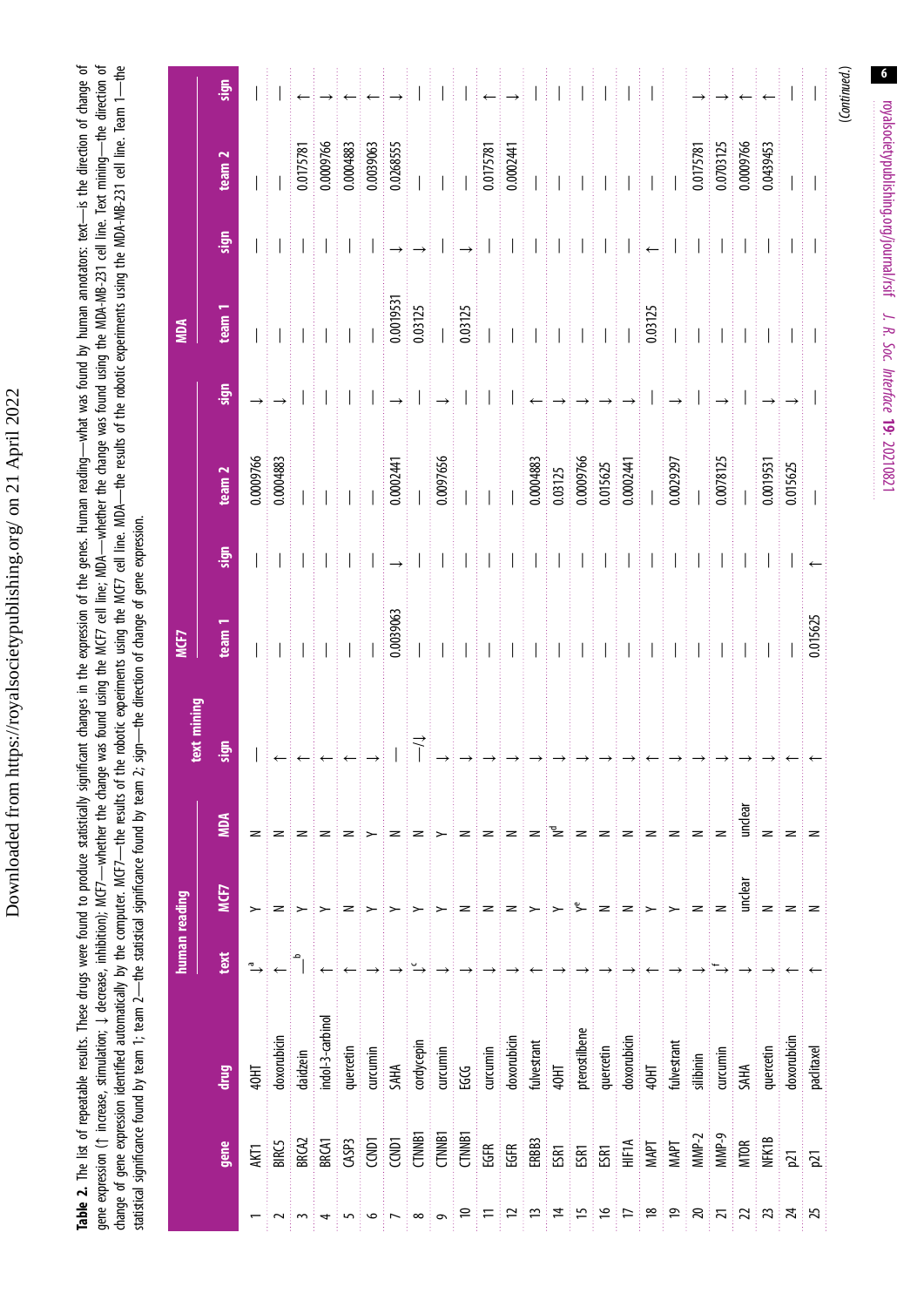Downloaded from https://royalsocietypublishing.org/ on 21 April 2022 Downloaded from https://royalsocietypublishing.org/ on 21 April 2022

> Table 2. (Continued.) Table 2. (Continued.)

|                                                                                                  |                                                                                                                                          |                                                                                                                                                                                                        | human reading |      |            | text mining | <b>MCF7</b>                                                                  |      |                                                                                                                                                       |                             | <b>MDA</b>                                                                              |      |                                                                                                                                                                                                                                                                                                                                                                 |                                                                                                                                                                                                                                                                                                                                                                                                                                                                                                                                                       |
|--------------------------------------------------------------------------------------------------|------------------------------------------------------------------------------------------------------------------------------------------|--------------------------------------------------------------------------------------------------------------------------------------------------------------------------------------------------------|---------------|------|------------|-------------|------------------------------------------------------------------------------|------|-------------------------------------------------------------------------------------------------------------------------------------------------------|-----------------------------|-----------------------------------------------------------------------------------------|------|-----------------------------------------------------------------------------------------------------------------------------------------------------------------------------------------------------------------------------------------------------------------------------------------------------------------------------------------------------------------|-------------------------------------------------------------------------------------------------------------------------------------------------------------------------------------------------------------------------------------------------------------------------------------------------------------------------------------------------------------------------------------------------------------------------------------------------------------------------------------------------------------------------------------------------------|
|                                                                                                  |                                                                                                                                          |                                                                                                                                                                                                        |               |      |            |             |                                                                              |      |                                                                                                                                                       |                             |                                                                                         |      |                                                                                                                                                                                                                                                                                                                                                                 |                                                                                                                                                                                                                                                                                                                                                                                                                                                                                                                                                       |
|                                                                                                  | gene                                                                                                                                     | lerip<br>Le                                                                                                                                                                                            | text          | MCF7 | <b>MDA</b> | sign        | team <sub>1</sub>                                                            | sign | team <sub>2</sub>                                                                                                                                     | sign                        | team <sub>1</sub>                                                                       | sign | team <sub>2</sub>                                                                                                                                                                                                                                                                                                                                               | sign                                                                                                                                                                                                                                                                                                                                                                                                                                                                                                                                                  |
| 26                                                                                               | $\overline{p}$                                                                                                                           | resveratrol                                                                                                                                                                                            |               | ≻    | z          |             |                                                                              |      |                                                                                                                                                       |                             | 0.015625                                                                                |      |                                                                                                                                                                                                                                                                                                                                                                 |                                                                                                                                                                                                                                                                                                                                                                                                                                                                                                                                                       |
| 27                                                                                               | p300                                                                                                                                     | curcumin                                                                                                                                                                                               |               | z    | z          |             |                                                                              |      | $\prod_{i=1}^n$                                                                                                                                       | $\parallel$ I $\parallel$ I |                                                                                         |      | 0.03125                                                                                                                                                                                                                                                                                                                                                         |                                                                                                                                                                                                                                                                                                                                                                                                                                                                                                                                                       |
| $^{28}$                                                                                          | p <sub>53</sub>                                                                                                                          | caffeic acid                                                                                                                                                                                           |               | z    | z          |             |                                                                              |      |                                                                                                                                                       |                             | $\frac{1}{1}$                                                                           |      | 0.0439453                                                                                                                                                                                                                                                                                                                                                       |                                                                                                                                                                                                                                                                                                                                                                                                                                                                                                                                                       |
| 29                                                                                               | p53                                                                                                                                      | etoposide                                                                                                                                                                                              | ₹             |      |            |             | 0.03125                                                                      |      |                                                                                                                                                       |                             |                                                                                         |      |                                                                                                                                                                                                                                                                                                                                                                 | $\leftarrow$ $\leftarrow$ $\rightarrow$ $\mid \cdot$ $\mid$                                                                                                                                                                                                                                                                                                                                                                                                                                                                                           |
| $\approx$                                                                                        | p53                                                                                                                                      | hesperidin                                                                                                                                                                                             |               | z    | z          |             |                                                                              |      | $\frac{0.03125}{0.0039063}$                                                                                                                           |                             | $\begin{array}{r} 0.03125 \\ 0.0703125 \\ 0.0175781 \\ \hline 0.0175781 \\ \end{array}$ |      | $\begin{array}{c c} \texttt{0.0053711} \\ \texttt{0.0053711} \\ \texttt{1.0011} \\ \texttt{1.0011} \\ \texttt{1.0011} \\ \texttt{1.0011} \\ \texttt{1.0011} \\ \texttt{1.0011} \\ \texttt{1.0011} \\ \texttt{1.0011} \\ \texttt{1.0011} \\ \texttt{1.0011} \\ \texttt{1.0011} \\ \texttt{1.0011} \\ \texttt{1.0011} \\ \texttt{1.0011} \\ \texttt{1.0011} \\ \$ |                                                                                                                                                                                                                                                                                                                                                                                                                                                                                                                                                       |
| $\overline{5}$                                                                                   | p <sub>53</sub>                                                                                                                          | resveratrol                                                                                                                                                                                            |               |      | 2          |             | $\frac{1}{\sqrt{2}}$                                                         |      |                                                                                                                                                       |                             |                                                                                         |      |                                                                                                                                                                                                                                                                                                                                                                 |                                                                                                                                                                                                                                                                                                                                                                                                                                                                                                                                                       |
| $\mathfrak{Z}$                                                                                   | PDK1                                                                                                                                     | curcumin                                                                                                                                                                                               | ۵L            | z    | z          |             | $\frac{1}{2}$                                                                |      |                                                                                                                                                       |                             |                                                                                         |      |                                                                                                                                                                                                                                                                                                                                                                 |                                                                                                                                                                                                                                                                                                                                                                                                                                                                                                                                                       |
| 33                                                                                               | PGR                                                                                                                                      | letrozole                                                                                                                                                                                              |               | z    | z          |             | THE                                                                          |      | $\begin{array}{r} 0.0039063 \\ 0.0010376 \\ 6.87 \times 10^{-5} \\ 3.05 \times 10^{-5} \\ \end{array}$                                                |                             |                                                                                         |      |                                                                                                                                                                                                                                                                                                                                                                 | $\begin{array}{c} \begin{array}{c} \begin{array}{c} \end{array} \\ \begin{array}{c} \end{array} \\ \begin{array}{c} \end{array} \end{array} \end{array} \end{array} \begin{array}{c} \begin{array}{c} \begin{array}{c} \end{array} \\ \begin{array}{c} \end{array} \end{array} \begin{array}{c} \begin{array}{c} \end{array} \end{array} \end{array} \begin{array}{c} \begin{array}{c} \end{array} \end{array} \end{array} \begin{array}{c} \begin{array}{c} \end{array} \end{array} \end{array} \begin{array}{c} \begin{array}{c} \end{array} \end{$ |
| $\frac{1}{2}$                                                                                    | PTEN                                                                                                                                     | resveratrol                                                                                                                                                                                            |               | >    | z          |             |                                                                              |      |                                                                                                                                                       |                             | $\mathbf{H}$                                                                            |      | 0.0019531                                                                                                                                                                                                                                                                                                                                                       |                                                                                                                                                                                                                                                                                                                                                                                                                                                                                                                                                       |
| 35                                                                                               | PTEN                                                                                                                                     | silibinin                                                                                                                                                                                              |               | z    | z          |             |                                                                              |      |                                                                                                                                                       |                             |                                                                                         |      |                                                                                                                                                                                                                                                                                                                                                                 |                                                                                                                                                                                                                                                                                                                                                                                                                                                                                                                                                       |
| 36                                                                                               | <b>STAT3</b>                                                                                                                             | curcumin                                                                                                                                                                                               |               | >    | >          |             | $\begin{array}{c} \begin{array}{c} \begin{array}{c} \end{array} \end{array}$ |      |                                                                                                                                                       |                             | $\prod_{i=1}^{n} \prod_{i=1}^{n} \prod_{i=1}^{n}$                                       |      | $\frac{1}{0.03125}$                                                                                                                                                                                                                                                                                                                                             |                                                                                                                                                                                                                                                                                                                                                                                                                                                                                                                                                       |
| $\overline{\mathcal{E}}$                                                                         | <b>STAT3</b>                                                                                                                             | doxorubicin                                                                                                                                                                                            |               |      | z          |             |                                                                              |      |                                                                                                                                                       |                             |                                                                                         |      |                                                                                                                                                                                                                                                                                                                                                                 | $\leftarrow \mid \leftarrow$                                                                                                                                                                                                                                                                                                                                                                                                                                                                                                                          |
| 38                                                                                               | <b>STAT3</b>                                                                                                                             | paclitaxel                                                                                                                                                                                             | Ξ             | z    | z          |             | 0.015625                                                                     |      | $\begin{array}{c} \begin{array}{c} \begin{array}{c} \begin{array}{c} \end{array} \\ \begin{array}{c} \end{array} \end{array} \end{array} \end{array}$ |                             | $\ \mathbf{1}\ $                                                                        |      | $\begin{array}{c c} 0.0039063 \\\hline \end{array}$                                                                                                                                                                                                                                                                                                             |                                                                                                                                                                                                                                                                                                                                                                                                                                                                                                                                                       |
| 39                                                                                               | TXNIP                                                                                                                                    | resveratrol                                                                                                                                                                                            | ₹             |      | z          | ▏▏▏▃▏→▏→    |                                                                              |      | 0.0004883                                                                                                                                             |                             |                                                                                         |      |                                                                                                                                                                                                                                                                                                                                                                 |                                                                                                                                                                                                                                                                                                                                                                                                                                                                                                                                                       |
| $\overline{a}$                                                                                   | ρÃ                                                                                                                                       | <b>POG</b>                                                                                                                                                                                             |               | z    | z          |             | $\frac{1}{1}$                                                                |      |                                                                                                                                                       |                             |                                                                                         |      | 0.0009766                                                                                                                                                                                                                                                                                                                                                       |                                                                                                                                                                                                                                                                                                                                                                                                                                                                                                                                                       |
| $\frac{4}{3}$                                                                                    | Aqn                                                                                                                                      | silibinin                                                                                                                                                                                              |               | z    | z          |             |                                                                              |      | 0.0001221                                                                                                                                             |                             | $1 \pm 1 \pm 1 \pm 1$                                                                   |      |                                                                                                                                                                                                                                                                                                                                                                 | ▏▏▏←▏▎▏→                                                                                                                                                                                                                                                                                                                                                                                                                                                                                                                                              |
| $\overline{4}$                                                                                   | VEGFA                                                                                                                                    | melatonin                                                                                                                                                                                              |               | z    | z          |             |                                                                              |      | $\frac{1}{1}$                                                                                                                                         |                             |                                                                                         |      | 0.0004883                                                                                                                                                                                                                                                                                                                                                       |                                                                                                                                                                                                                                                                                                                                                                                                                                                                                                                                                       |
| 43                                                                                               | VEGFA                                                                                                                                    | <b>NK</b>                                                                                                                                                                                              |               | z    | z          |             |                                                                              |      |                                                                                                                                                       |                             |                                                                                         |      | 0.0078125                                                                                                                                                                                                                                                                                                                                                       |                                                                                                                                                                                                                                                                                                                                                                                                                                                                                                                                                       |
| "MCF7 with constructs.<br>The paper is a review.<br><sup>d</sup> Gene missing.<br>phospho Stat3. | Biphasic depending on concentration.<br><sup>a</sup> Inhibition in paper 'not significant'.<br><sup>b</sup> Refers to a different paper. | <sup>9</sup> The paper does not describe TP53, but rather a splice variant of TP53.<br>'No effect claimed in text, but appears in a figure.<br><sup>h</sup> Refers to another paper with NALM-6 cells. |               |      |            |             |                                                                              |      |                                                                                                                                                       |                             |                                                                                         |      |                                                                                                                                                                                                                                                                                                                                                                 |                                                                                                                                                                                                                                                                                                                                                                                                                                                                                                                                                       |

royalsocietypublishing.org/journal/rsif J. R. Soc. Interface 19: royalsodetypublishing.org/journal/rsit J. R. Soc. Interface 19: 20210821

 $\overline{7}$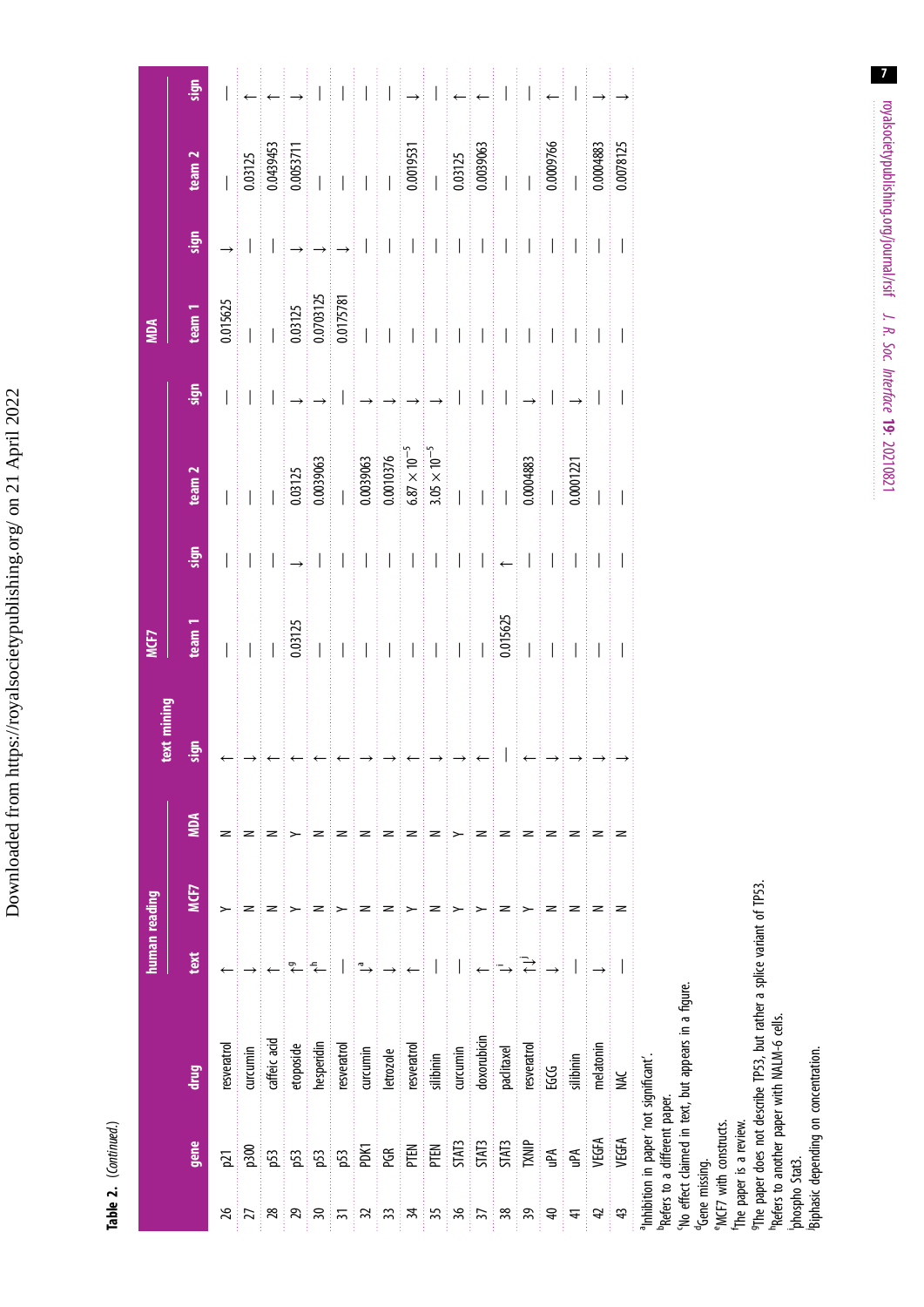<span id="page-8-0"></span>Table 3. The list of reproducible results. These effects of drugs on gene expression levels were successfully read from the literature by text mining and were experimentally confirmed using semi-automatic robotic experiments.

| cell | $\uparrow \downarrow$ | drug                                                                                                                                                                                                                                           | gene/protein                                                                                                                                                                                                                                                                                                                                                                               | significance                                                                                                                                                                                                                                                                                                           |
|------|-----------------------|------------------------------------------------------------------------------------------------------------------------------------------------------------------------------------------------------------------------------------------------|--------------------------------------------------------------------------------------------------------------------------------------------------------------------------------------------------------------------------------------------------------------------------------------------------------------------------------------------------------------------------------------------|------------------------------------------------------------------------------------------------------------------------------------------------------------------------------------------------------------------------------------------------------------------------------------------------------------------------|
| MCF7 |                       | 40HT is a selective oestrogen receptor<br>modulator (SERM) of the<br>triphenylethylene group and the<br>major active metabolite of the<br>breast cancer drug tamoxifen.                                                                        | <b>ESR1</b> is the gene product of oestrogen<br>receptor 1, a nuclear receptor activated<br>by the sex hormone oestrogen.                                                                                                                                                                                                                                                                  | It is of clinical interest that 40HT both<br>inhibits the receptor and inhibits<br>the expression of ESR1. It is unclear<br>if this effect is beneficial in cancer<br>treatment or not. ESR1 is missing<br>from MDA-MB-231.                                                                                            |
| MCF7 |                       | 40HT                                                                                                                                                                                                                                           | <b>AKT1</b> is a serine/threonine-specific protein<br>kinase that regulates cellular survival<br>and metabolism. AKT is associated<br>with tumour cell survival, proliferation<br>and invasiveness.                                                                                                                                                                                        | In cancer treatment it is generally<br>considered desirable to inhibit AKT.                                                                                                                                                                                                                                            |
| MCF7 |                       | <b>SAHA</b> (suberoyl+anilide + hydroxamic<br>acid; vorinostat) is a histone<br>deacetylase (HDAC) inhibitor. The<br>molecular mechanisms underlying<br>the response to HDAC inhibitors in<br>cancer patients is not fully<br>understood [32]. | <b>CCND1</b> (cyclin D1) is the gene product<br>involved in the regulation of cyclin-<br>dependent (CDK) kinases. Mutations in<br>CCND1, or alterations in its expression,<br>have been shown to have a role in<br>tumorigenesis. There is evidence that<br>CCND11 regulates the tumour<br>suppressor protein Rb, making it a<br>target for the development of anti-<br>cancer treatments. | This statement has perhaps the<br>strongest evidence for<br>reproducibility (table 3): it was<br>reproduced by both teams and<br>robustly reproduced by both groups.<br>The robust reproducibility of this<br>result may point to the mechanism<br>of action of SAHA against cancer as<br>acting through CCND1 and RB. |
| MCF7 | T                     | <b>Curcumin</b> is a polyphenolic compound<br>derived from the Indian spice<br>turmeric plant. Its pharmacological<br>properties are complex and<br>controversial.                                                                             | <b>CTNNB1</b> —the gene product, $\beta$ -catenin,<br>is involved in regulation and<br>coordination of cell-cell adhesion and<br>gene transcription. Mutations and<br>overexpression of CTNNB1 are<br>associated with many cancers.                                                                                                                                                        | In cancer treatment it is generally<br>considered desirable to inhibit<br>CTNNB1, so the inhibition of<br>CTNNB1 is a desirable effect of<br>curcumin.                                                                                                                                                                 |
| MCF7 |                       | <b>Fulvestrant</b> is a selective oestrogen<br>receptor degrader. It is used to treat<br>hormone receptor-positive metastatic<br>breast cancer.                                                                                                | <b>ERBB3</b> —the gene product is a member<br>of the epidermal growth factor<br>receptor (EGFR/ERBB) family of<br>receptor tyrosine kinases. Changes in<br>its expression are associated with<br>targeted therapeutic resistance in<br>numerous cancers.                                                                                                                                   | We did not observe changes in<br>expression in MDA-MB-231, which<br>is consistent with action through<br>the oestrogen receptor. The<br>reproduced observation of increased<br>ERBB3 expression with fulvestrant<br>may be of concern in cancer<br>treatment.                                                          |
| MCF7 |                       | <b>Fulvestrant</b>                                                                                                                                                                                                                             | <b>MAPT</b> —the primary role of the gene<br>product, microtubule-associated protein<br>tau, is in maintaining the stability of<br>microtubules in axons. Pathologies and<br>dementias of the nervous system, such<br>as Alzheimer's disease, are associated<br>with MAPT.                                                                                                                 | The inhibitory effect of fulvestrant on<br>MAPT may cause unwanted neural<br>side-effects.                                                                                                                                                                                                                             |

results are incorrect; and our assumed monotonicity between gene and protein expression (so an observed increase in protein level, say by western blot, is evidence for an increased level of gene expression).

We argue that a key step towards reducing the sparseness, heterogeneity and lack of reproducible results is for the general automated testing of statements from the cancer literature in model cancer cell lines, which would generate a source of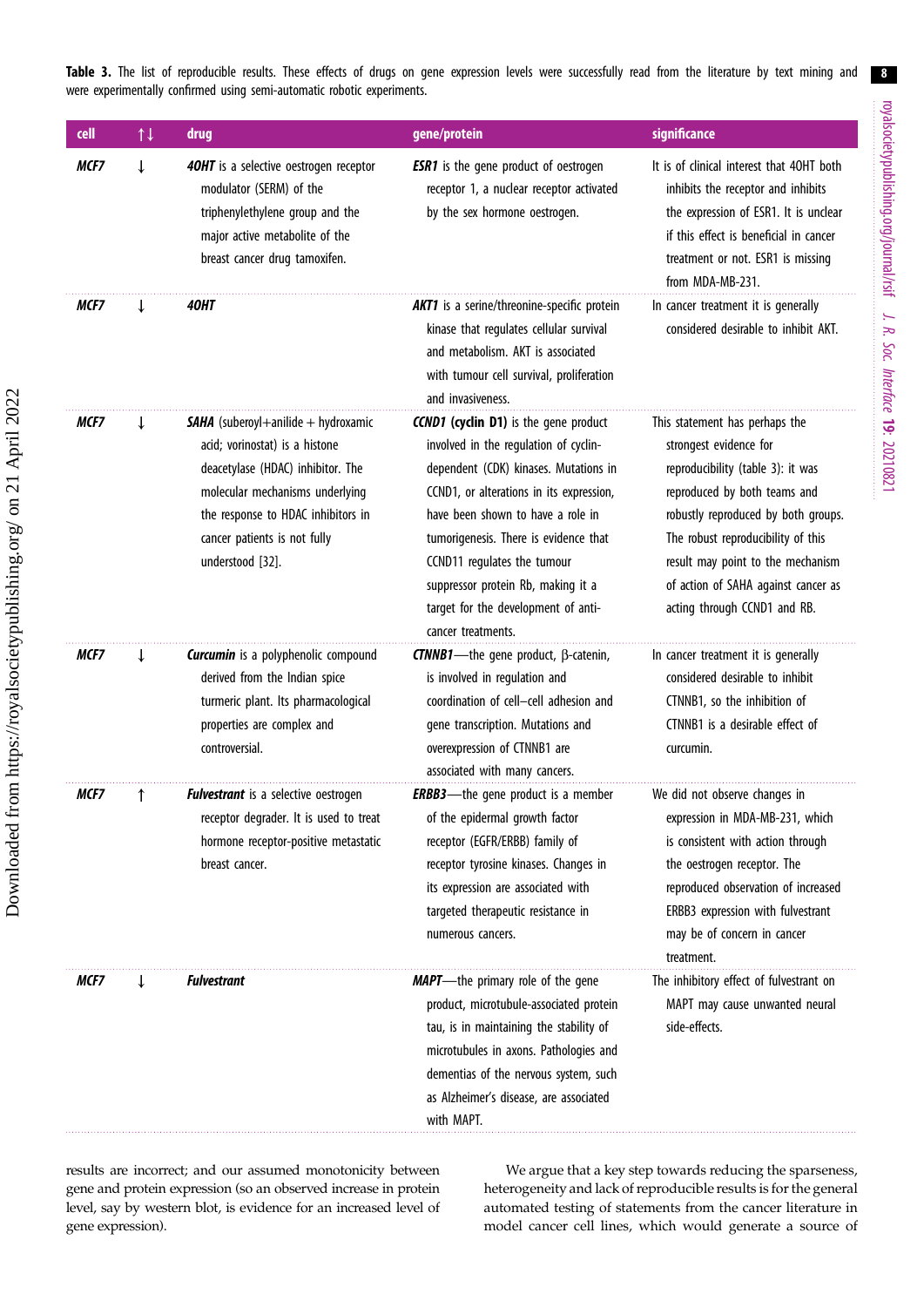<span id="page-9-0"></span>Table 4. The list of minor robust results. These statements about the effect of drugs on gene expression were about MCF7 cells but were confirmed in MDA-MB-231 cells [\[33,34\]](#page-13-0).

| <b>drug</b> | gene          | notes                                                                                                                                                                                                                                                                                                                                                                           |
|-------------|---------------|---------------------------------------------------------------------------------------------------------------------------------------------------------------------------------------------------------------------------------------------------------------------------------------------------------------------------------------------------------------------------------|
| SAHA        | <b>CCND</b>   | Interestingly, this is the only case where the result was also confirmed in MCF7, i.e. it was reproduced and<br>robustly confirmed. It is unclear why in the other cases, where the original paper reported an effect in<br>MCF7, we only saw an effect in MDA-MB-231.                                                                                                          |
| cordycepin  | <b>CTNNB1</b> | Cordycepin is a derivative of the nucleoside adenosine. Our interpretation of the evidence in [35], where<br>the statement arose, is that CTNNB1 (protein) expression level is reduced [35, fig. 2].                                                                                                                                                                            |
| 40HT        | MAPT          | This statement is interesting as the increased expression of the gene product of MAPT by 40HT may cause<br>unwanted side-effects in cancer treatment                                                                                                                                                                                                                            |
| doxorubicin | STAT3         | Doxorubicin (DXR) is an anti-cancer drug, a 14-hydroxylated version of daunorubicin. Doxorubicin interacts<br>with DNA by intercalation and inhibition of macromolecular biosynthesis. STAT3 is a transcription factor<br>which plays a key role in many cellular processes such as cell growth and apoptosis. STAT3 may promote<br>oncogenesis by being constitutively active. |

reproducible/robust knowledge about cancer biology. Many papers are based on results produced in cancer cell lines. If these results could be confirmed by other semi-automated laboratories, these results could then be confirmed in tissues acquired from patients, and eventually in patients themselves. The advantages of this approach are as follows.

- Automation side-steps the sociological and career disincentives for replication.
- Automation is cheaper and faster than manual replication as robots can work longer and faster than human scientists. Automation also enables miniaturization of experiments where humans would be likely to make mistakes. For example, pipetting 384-plate quantitative PCR (qPCR) experiments with complex layouts.
- Automation makes experimental replication technically easier, as laboratory robotics are more accurate at executing experiments than humans; they also record experiments in much greater semantic detail [[31\]](#page-13-0).
- The use of standard cancer lines and protocols controls for the heterogeneity of the results and ensures that experimental results are comparable on the same biological systems.
- The use of standard cancer lines and protocols controls also enables experimental results from different biological systems to be integrated together in a single biological system.
- Such systems would enable a large body of reproducible and robust experimental results to be accumulated about specific cancers and potentially cancer as a whole.
- Automation aids in following the FAIR (findability, accessibility, interoperability and reusability) principles for publishing data [[38\]](#page-13-0).

In this paper, we tested 74 (0.2%) of the 35 925 statements identified using text mining in a period of approximately 18 months. We argue that through the use of greater laboratory automation it would be eminently feasible to test the remaining 35 846 statements, as this would involve only straightforward upscale engineering. We estimate that this could be done in 5 years at a cost of approximately US\$10 M. Such a study would cost US\$278 per statement tested for reproducibility. This cost is in line with current laboratory automation experimental costs. The main costs would be technical support and laboratory consumables, especially sourcing the test compounds. For this cost, it would also be possible to have human experts to sanity check the statements to be robotically tested for reproducibility. The recently published RPCB study [\[7](#page-12-0)–[9\]](#page-12-0) cost US\$52 574 per completed paper. However, this was the cost of manually reproducing the main results in the papers and includes the cost of corresponding with the original authors. In the proposed fully automated study, it would be possible to automatically contact the original authors to inform them of the conclusion of the reproducibility study, but it would be an interesting text-mining/AI project to automate any more correspondence. The output of such highthroughput statement reproducibility testing would create a unique resource of machine-curated knowledge, which would be a first step towards fully automating the testing of the cell cancer literature for reproducibility and robustness.

To fully achieve the vision of automated literature testing will require technical advances in laboratory robotics, in text mining and in AI. The flexible automated testing of literature results will require the application of adaptable laboratory automation systems capable of executing the same range of experiments that a typical cell biologist can execute. This is technically feasible, as it is now possible to fully automate almost any experimental method that can be manually executed. The best documented such systems are termed 'cloud automation' (Strateos, Emerald Cloud, etc.). The use of such automation has the potential to improve the reproducibility of science, as they enable the description of experiments in greater detail and semantic clarity. In such automated laboratories, protocols can be fully formalized and shared—like computer code [[23,](#page-12-0)[31\]](#page-13-0). Advances are also required in text mining, where it will be necessary to extract and semantically tag many more, if not all, of the essential technical and experimental details of papers. This is not possible with current textmining methods, but with continuing advances in natural language understanding technology, and thanks to the restricted scope of scientific papers and their stereotypical structure, it is reasonable to expect rapid progress in this area.

Finally, the hardest part of fully automating the testing of the cancer cell biology literature will be developing an AI system that understands enough about cell biology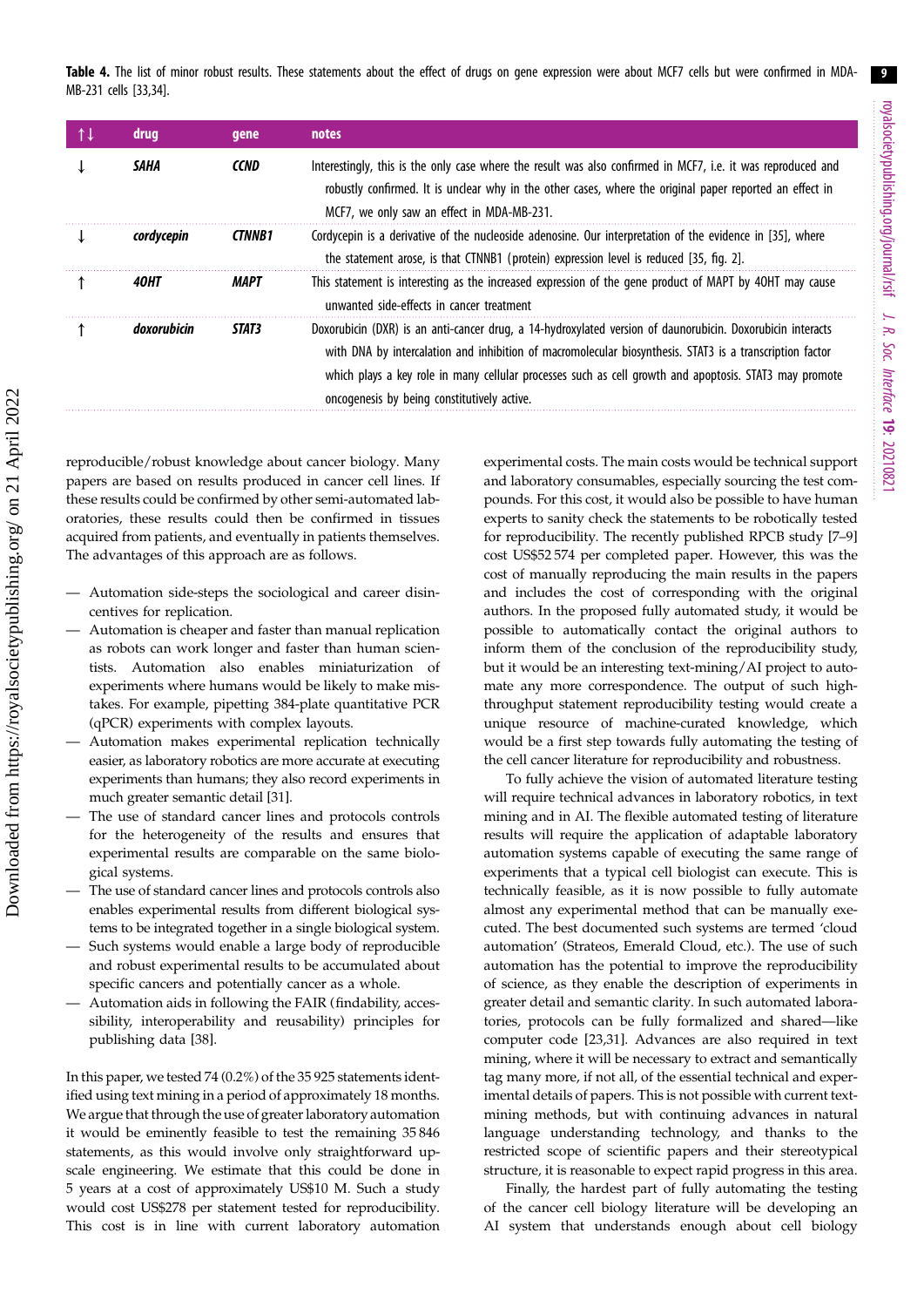10 royalsocietypublishing.org/journal/rsif royalsocietypublishing.org/journal/rsif J. R. Soc. Interface 19: 20210821

<span id="page-10-0"></span>Table 5. The list of major robust results. In major robustness the original textual statement was about neither MCF7 nor MDA-MB-231 cells. Notes: In one case, ↑PTEN/resveratrol, we see a consistently opposite effect in both MCF7 and MDA-MB-231 cells to that observed in the paper in MCF7 cells. This observation does not invalidate the replicability of the original result, but it does raise questions about its reproducibility. PTEN (phosphatase and tensin homologue) acts as a tumour suppressor gene. Up to 70% of primary prostate tumours lose one PTEN allele and retain the other copy [[36\]](#page-13-0). Resveratrol (3,5,4'-trihydroxy-transstilbene) is a stilbenoid, a natural plant product. Resveratrol is associated with possible life longevity. The inhibition of PTEN by resveratrol is potentially of clinical concern.

| $\uparrow \downarrow$ | drug         | gene          | notes                                                                                                                                                                                                                                                                                                                                                                                                                                                   |
|-----------------------|--------------|---------------|---------------------------------------------------------------------------------------------------------------------------------------------------------------------------------------------------------------------------------------------------------------------------------------------------------------------------------------------------------------------------------------------------------------------------------------------------------|
| ↑                     | quercetin    | CASP3         | The gene product of CASP3 protein is a cysteine-aspartic acid protease (caspase). Activation of caspases plays a<br>central role in the execution phase of cell apoptosis. Quercetin is a plant flavonol; quercetin supplements have<br>been promoted for the treatment of cancer.                                                                                                                                                                      |
|                       | EGCG         | <b>CTNNB1</b> | EGCG (epigallocatechin gallate) is the most abundant catechin in tea.                                                                                                                                                                                                                                                                                                                                                                                   |
|                       | doxorubicin  | EGFR          | The gene product of EGFR (epidermal growth factor receptor) is a receptor for members of the epidermal growth<br>factor family (EGF family). Mutations that lead to EGFR overexpression are associated with a number of cancers.                                                                                                                                                                                                                        |
|                       | quercetin    | ESR1          |                                                                                                                                                                                                                                                                                                                                                                                                                                                         |
|                       | doxorubicin  | HIF1A         | HIF1A is a subunit of a heterodimeric of hypoxia-inducible factor 1, a transcription factor that responds to decreases<br>in available oxygen in the cellular environment, or hypoxia. (The 2019 Nobel Prize in Physiology or Medicine was<br>partly awarded for discovery of this function.) The dysregulation and overexpression of HIF1A have been<br>implicated in cancer.                                                                          |
|                       | silibinin    | <b>MMP-2</b>  | The gene product of MMP-2 is a zinc metalloproteinase (matrix metalloproteinase-9). It cleaves collagen type IV.<br>Degradation of collagen IV in basement membrane and extracellular matrix facilitates tumour progression,<br>including invasion, metastasis, growth and angiogenesis.                                                                                                                                                                |
| $\downarrow$          | curcumin     | <b>MMP-9</b>  | The gene product of MMP-9 is a zinc metalloproteinase that cleaves gelatin types I and V and collagen types IV<br>and V.                                                                                                                                                                                                                                                                                                                                |
| ↑                     | paclitaxel   | p21           | Paclitaxel is a natural plant product used to treat many cancers. Its mode of action is through targeting tubulin.<br>Paclitaxel stabilizes the microtubule polymer and protects it from disassembly; chromosomes therefore fail to<br>achieve a metaphase spindle configuration.                                                                                                                                                                       |
| ↑                     | caffeic acid | <b>P53</b>    | Caffeic acid is a natural plant product that is being investigated for anti-cancer treatment. The observation of<br>significantly increased promotion of P53 in MDA-MB-231 may be linked to the fact that this gene is mutated<br>and expressed at high levels relative to MCF7 cells.                                                                                                                                                                  |
|                       | curcumin     | PDK1          | The gene product of PDK1 (protein 3-phosphoinositide-dependent protein kinase-1). It is a central kinase in cell<br>signalling.                                                                                                                                                                                                                                                                                                                         |
|                       | letrozole    | PGR           | The gene product of PGR is a progesterone receptor. Mutations in PGR are associated with breast cancer. Letrozole is<br>an aromatase inhibitor that is used in the treatment of hormonally responsive breast cancer. Our observation of<br>inhibition in MCF7, but not MDA-MB-231 (table 2), is consistent with MDA-MB-231 lacking ESR.                                                                                                                 |
|                       | melatonin    | <b>VEGFA</b>  | VEGFA (vascular endothelial growth factor A) is in the platelet-derived growth factor family of cystine-knot growth<br>factors. The VEGF family stimulate cellular responses by binding to tyrosine kinase receptors. Melatonin (N-acetyl-<br>5-methoxy tryptamine) is a hormone involved in the human sleep-wake cycle. It is a commonly used sleep aid.<br>Our result robustly reproduces the evidence for repurposing the known safe drug melatonin. |

both to intelligently interpret the literature and to intelligently design experiments that seek to reproduce the published results, and ultimately to test their general validity. Such a system would end the cancer reproducibility crisis.

# 4. Material and methods

### 4.1. Materials

The cell lines used were MCF7 (Sigma, 86012803) and MDA-MB-231 (ATCC, HTB-26). Compounds were individually ordered (Selleck, Tocris and Sigma). CellsDirect Resuspension and Lysis Buffers (ThermoFisher, 11739010). CCK-8 cell counting kit (Sigma, 96992). NEB Luna Universal Probe One-Step RT-qPCR Kit (NEB, E3006 L). Thermo Fisher single-tube Taqman gene expression assays: AKT1, Hs00178289\_m1; ATF4, Hs00909569\_g1; BIRC5, Hs00977611\_g1; BRCA1, Hs01556193\_m1; BRCA2, Hs00609073\_m1; CASP3, Hs00234387\_m1; CCND1, Hs00765553\_m1; CTNNB1, Hs00355049\_m1; EGFR, Hs01076092\_m1; ERBB2, Hs01001580\_m1; ERBB3, Hs00176538\_m1; ERBB3, Hs00951444\_m1; ERBB3, Hs00951455\_m1; ESR1, Hs01046812\_m1; ESR1, Hs01046816\_m1; HDAC1, Hs00606262\_g1; HIF1A, Hs00153153\_m1; HSP90, Hs00743767\_sH; IL-8, Hs00174103\_m1; MAPT, Hs00902194\_m1; MELK, Hs01106440\_m1; MMP-2, Hs01548727\_m1; MMP-9, Hs00234579\_m1; MTOR, Hs00234508\_m1; NF-KB1,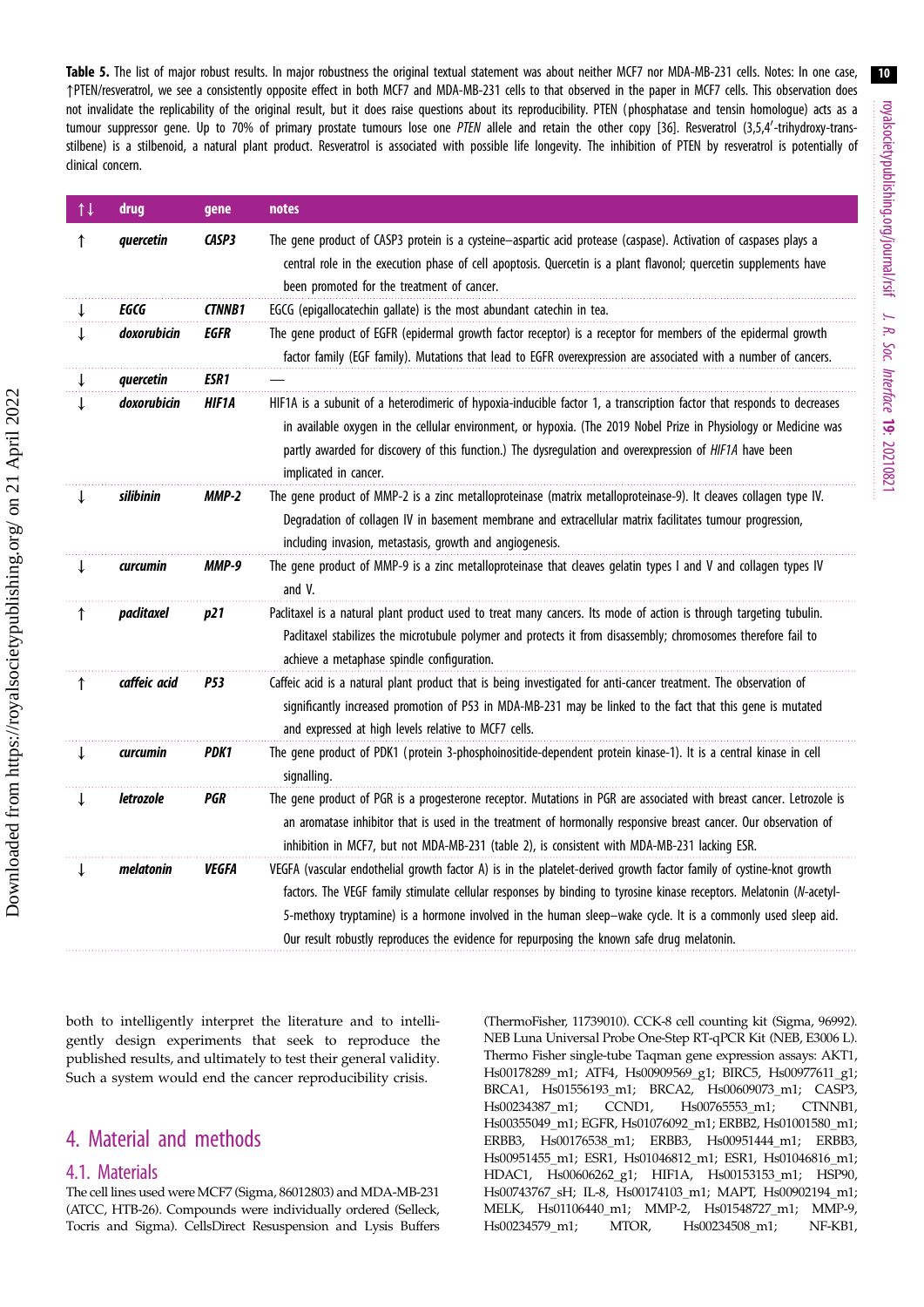<span id="page-11-0"></span>Hs00765730\_m1; p21, Hs00355782\_m1; p27, Hs01597588\_m1; p300, Hs00914223\_m1; p53, Hs01034249\_m1; PDK1, Hs01561850\_m1; PGR, Hs00172183\_m1; PTEN, Hs02621230\_s1; RASSF1, Hs00176538\_m1; STAT3, Hs00374280\_m1; STK11, Hs00975988\_m1; TNF, Hs01113624\_g1; TXNIP, Hs00197750\_m1; uPA, Hs01547054\_m1; VEGFA, Hs00900055\_m1. All code used is available on request.

### 4.2. Team 1 assay methods

#### 4.2.1. Compound treatment and lysate harvesting

A Labcyte Echo 550 was used to plate out each compound on four wells on 384-well cell culture-coated plates (Greiner) to a final concentration of 10 µM. Multidrop liquid dispensers were used to add 25 µl of cells (approx. 3600/µl) to wells. After 24 h growth an Agilent Bravo and Multidrop dispensers were used to aspirate culture medium from three of the four wells and wash cells in Dulbecco's phosphate-buffered saline (dPBS), before lysing with Cells Direct lysis buffer. Lysed cells were pooled and transferred to a 384-well rtPCR plate (Roche) and stored at −80°C until needed. Upon removal from storage lysed cells were immediately heated at to 72°C for 10 min to denature the contents of the lysis buffer.

Culture medium in the remaining well from each quadrant was instead supplemented with a CCK-8 cell counting kit (Sigma) and a BMG Polarstar platereader was used to measure optical density at 450 nM. This measurement was used to track compound lethality.

#### 4.2.2. rtPCR set-up

Cell lysates were diluted 1 : 2 in nuclease-free water. An Agilent Bravo was used to add 3 µl of lysate to individual wells of an uncoated 384-well plate (Corning). An NEB Luna Universal Probe One-Step RT-qPCR kit was used to carry out qPCR reactions. A single master mix containing enzyme mix, buffer and nuclease free water was split into aliquots on a round-bottomed 96-well plate (Nunclon), to which Taqman Gene Expression Assays (ThermoFisher) were manually added. The Bravo was then used to transfer 23.5 µl of reaction mix to the wells with lysate and to mix the lysates and reaction mix, and then transfer 4.5 µl from each mini-master mix to four wells in a 384-well rtPCR plate. Reactions were carried out on a Roche Lightcycler 480 with conditions as follows: one cycle at 55°C for 10 min and 95°C for 1 min, followed by 50 cycles at 95°C for 10 s and 60°C for 30 s.

#### 4.2.3. rtPCR analysis

The comparative CT method (ΔΔCT) uses a reference sample and an endogenous control to determine the relative quantity of target nucleic acid sequence in a sample. ΔΔCT was used to analyse rtPCR results, with GusB used as a control gene. Data were pooled over three repeat experiments, with a sign test used to determine the directionality of changes in expression and a two-tailed t-test was used to determine significance of the change.

#### 4.3. Team 2 assay methods

#### 4.3.1. Compound treatment and lysate harvesting

A Labcyte Echo 550 was used to plate out 10 μM of each compound onto four wells of a 384-well cell culture-coated plate (Greiner). Multidrop liquid dispensers were used to add 25 µl of cells (approx. 3600 cells  $\mu$ l<sup>-1</sup>) to the wells. Cells were incubated with compounds at 37°C, 5%  $CO<sub>2</sub>$  for 24 h. Culture medium was aspirated from three of the four wells, and the cells were washed in dPBS three times. Agilent Bravo and Multidrop dispensers were used for this. Cells were then lysed with

Table 6. Stage 1. Every event is of the desired form simple chemical affecting a gene/protein—thus allowing for convenient experimentation. There are no 'duplicated' events in the results. Groundings into UniProt and Chebi are attempted, and provided where there is reasonable confidence in their accuracy.

| heuristic                                                        | matching<br><b>statements</b> |
|------------------------------------------------------------------|-------------------------------|
| chemical as object                                               | 8084                          |
| protein as subject                                               | 33 202                        |
| grounded proteins as subject                                     | 13 219                        |
| grounded chemicals as object                                     | 6209                          |
| chemical object, protein subject                                 | 7174                          |
| grounded chemical, protein subject                               | 5501                          |
| grounded protein and chemical                                    | 1999                          |
| cell line data, anything allowed—sentence $+$<br>methods section | 5129                          |
| cell line data, only 'known' names allowed                       | 2363                          |

Table 7. Stage 2. Subject protein present as a node in the Petri net model—this checks if the subject protein is present as a node in the Petri net model or not. Subject protein present as a node in the Chicago model—this checks if the subject protein is present as a node in the Boolean model from Chicago or not. Event of type gene expression. Object chemical is known to be commercially available—this is a check that the chemical in question can be purchased at a reasonably plausible price/time scale—conceptually this could be done automatically.

| heuristic                                                   | matching<br><b>statements</b> |
|-------------------------------------------------------------|-------------------------------|
| protein names matching to Petri net model                   | 5340                          |
| grounded proteins matching to Petri net model               | 395                           |
| protein names matching to Chicago model                     | 6531                          |
| grounded proteins matching to Chicago model                 | 3404                          |
| names matching Chicago or Petri net model                   | 9413                          |
| grounding match Chicago or Petri net model                  | 3474                          |
| gene expression event                                       | 9393                          |
| known commercially available chemical                       | 2172                          |
| known commercially available chemical and Chebi<br>arounded | 1911                          |

CellsDirect lysis buffer (Invitrogen). Lysed cells were pooled and transferred to a 384-well rtPCR plate (Roche) and stored at −80°C until needed. Upon removal from storage lysed cells were immediately heated to 72°C for 10 min to inactivate the lysis buffer. Lysate was then used for rtPCR.

Culture medium in the remaining wells from each quadrant was supplemented with a CCK-8 cell counting kit (Sigma) and a BMG Polarstar plate reader was used to measure the optical density of the well at 450 nM. This measurement was used to track compound lethality.

#### 4.3.2. rtPCR set-up

Cell lysates were diluted 1 : 2 in nuclease-free water. An Agilent Bravo was used to add 3 µl of lysate to individual wells of an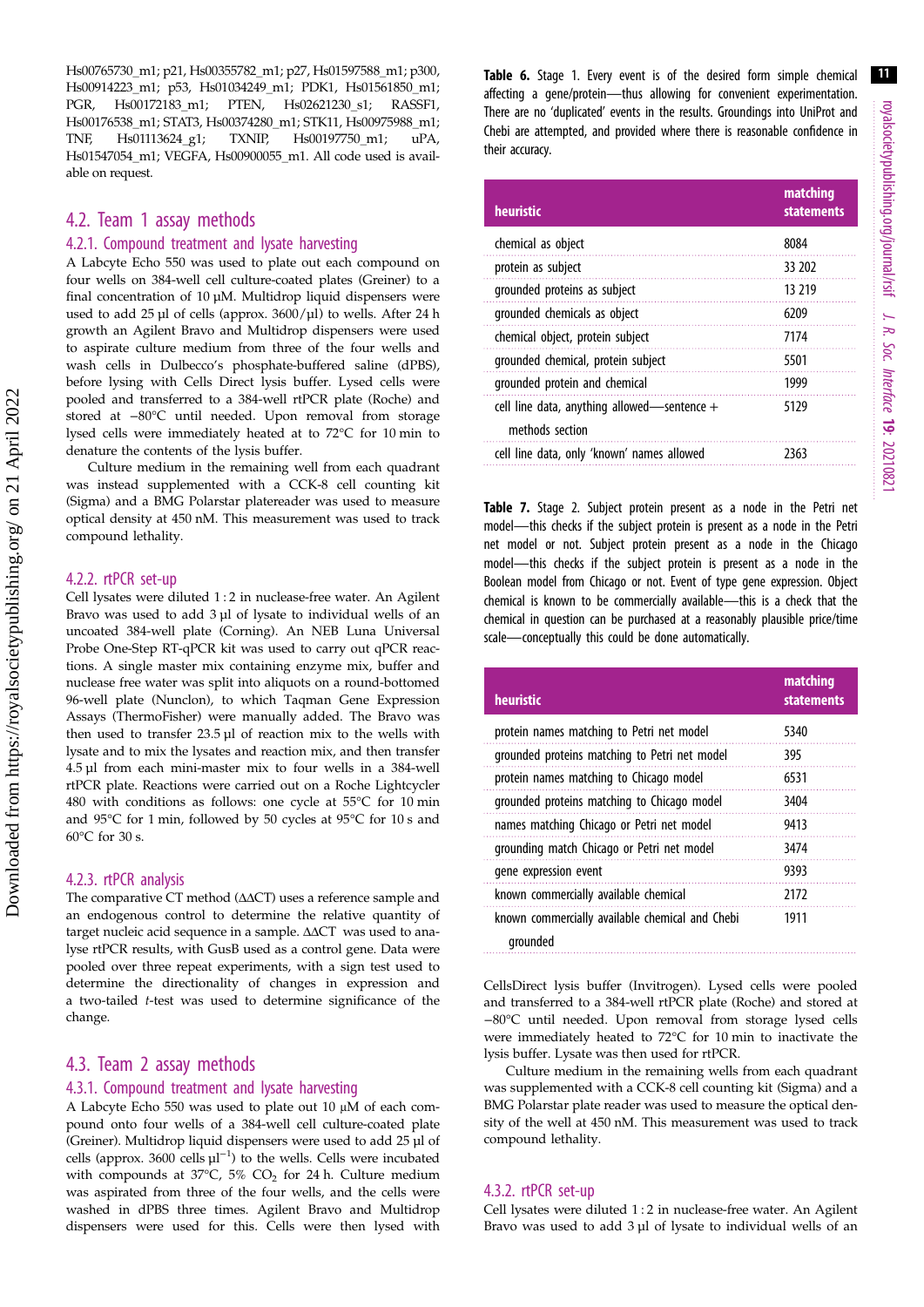<span id="page-12-0"></span>uncoated 384-well plate (Corning). The exact amount of starting RNA was not calculated as we were not comparing between test and control experiments. qPCR reactions were performed using an NEB Luna Universal Probe One-Step RT-qPCR kit, following the manufacturer's directions. A single master mix containing enzyme mix, buffer and nuclease free water was split into aliquots on a round-bottomed 96-well plate (Nunclon). Taqman Gene Expression Assays (ThermoFisher) were manually added. A 23.5 µl aliquot of the reaction mix was transferred to the lysate using the Agilent Bravo and mixed. From each well, 4.5 µl was transferred to four wells in a 384-well rtPCR plate. Reactions were carried out on a Roche Lightcycler 480 with conditions as follows: one reverse transcriptase incubation at 55°C for 10 min and 95°C for 1 min, followed by 50 cycles at 95°C for 10 s and 60°C for 30 s.

#### 4.3.3. Quantitative polymerase chain reaction analysis

The comparative CT method was used to analyse the qPCR results, with GusB used as a control gene. Data were pooled over three repeat experiments, and a sign test used to determine the directionality of changes in expression and a two-tailed t-test used to determine significance of the change.

#### 4.4. Event filtering

The output of the text-mining process was 35 925 'events'. Every event is of the form: a small chemical affecting a gene/protein. Several heuristics were used to filter the events for biological significance.

## **References**

 Downloaded from https://royalsocietypublishing.org/ on 21 April 2022 Downloaded from https://royalsocietypublishing.org/ on 21 April 2022

- 1. Schaffer S, Steven SS. 1985 Leviathan and the airpump. Princeton, NJ: Princeton University Press.
- 2. Ioannidis JPA. 2005 Why most published research findings are false. PLoS Med. 2, e124. ([doi:10.1371/](https://doi.org/10.1371/journal.pmed.0020124) [journal.pmed.0020124](https://doi.org/10.1371/journal.pmed.0020124))
- 3. Ionnidis JPA. 2005 Contradicted and initially stronger effects in highly cited clinical research. JAMA 294, 218–228. ([doi:10.1001/jama.294.2.218](http://dx.doi.org/10.1001/jama.294.2.218))
- Prinz F, Schlange T, Asadullah K. 2011 Believe it or not: how much can we rely on published data on potential drug targets? Nat. Rev. Drug Discov. 10, 712. [\(doi:10.1038/nrd3439-c1\)](http://dx.doi.org/10.1038/nrd3439-c1)
- 5. Begley C, Ellis L. 2012 Raise standards for preclinical cancer research. Nature 483, 531–533. ([doi:10.](http://dx.doi.org/10.1038/483531a) [1038/483531a](http://dx.doi.org/10.1038/483531a))
- 6. Committee on Reproducibility and Replicability in Science. 2019 Reproducibility and replicability in science. See<https://www.nap.edu/download/25303>.
- 7. Errington TM, Denis A, Perfito N, Iorns E, Nosek BA. 2021 Challenges for assessing replicability in preclinical cancer biology. eLife 10, e67995. [\(doi:10.7554/eLife.67995\)](http://dx.doi.org/10.7554/eLife.67995)
- 8. Errington TM, Mathur MB, Soderberg CK, Denis A, Perfito N, Iorns E, Nosek BA. 2021 Investigating the replicability of preclinical cancer biology. eLife 10, e71601. [\(doi:10.7554/eLife.71601](http://dx.doi.org/10.7554/eLife.71601))
- 9. Errington TM et al. 2021 Experiments from unfinished registered reports in the reproducibility project: cancer biology. eLife 10, e73430. [\(doi:10.](http://dx.doi.org/10.7554/eLife.73430) [7554/eLife.73430\)](http://dx.doi.org/10.7554/eLife.73430)
- 10. Nature Editorial. 2016 Reality check on reproducibility. Nature 533, 437–438. [\(doi:10.1038/533437b\)](http://dx.doi.org/10.1038/533437b)
- 11. Baker M, Penny D. 2016 Is there a reproducibility crisis? Nature 533, 452–454. [\(doi:10.1038/533452a](http://dx.doi.org/10.1038/533452a))
- 12. Fanelli D. 2009 How many scientists fabricate and falsify research? A systematic review and metaanalysis of survey data. PLoS ONE 4, e5738. [\(doi:10.](http://dx.doi.org/10.1371/journal.pone.0005738) [1371/journal.pone.0005738\)](http://dx.doi.org/10.1371/journal.pone.0005738)
- 13. Feynman RP. 2010 Surely you're joking, Mr. Feynman! Adventures of a curious character. New York, NY: W. W. Norton & Company.
- 14. Van Bavel JJ, Mende-Siedlecki P, Brady WJ, Reinero DA. 2016 Contextual sensitivity in scientific reproducibility. Proc. Natl Acad. Sci. USA 113, 6454–6459. [\(doi:10.1073/pnas.1521897113](http://dx.doi.org/10.1073/pnas.1521897113))
- 15. Yang Y, Youyou W, Uzzi B. 2019 Estimating the deep replicability of scientific findings using human and artificial intelligence. Proc. Natl Acad. Sci. USA 117, 10 762–10 768. ([doi:10.1073/pnas.](http://dx.doi.org/10.1073/pnas.1909046117) [1909046117\)](http://dx.doi.org/10.1073/pnas.1909046117)
- 16. NWO. 2016 Replication studies. See [https://www.](https://www.nwo.nl/en/news-and-events/news/2016/nwo-makes-3-million-available-for-replication-studies-pilot.html) [nwo.nl/en/researchprogrammes/replication-studies](https://www.nwo.nl/en/news-and-events/news/2016/nwo-makes-3-million-available-for-replication-studies-pilot.html).
- 17. Joint Committee for Guides in Metrology. 2006 International vocabulary of metrology—basic and general concepts and associated terms. Paris, France: International Organization of Legal Metrology.
- 18. Plesser HE. 2018 Reproducibility vs. replicability: a brief history of a confused terminology. Front. Neuroinformatics 11, 76. [\(doi:10.3389/fninf.2017.](http://dx.doi.org/10.3389/fninf.2017.00076) [00076\)](http://dx.doi.org/10.3389/fninf.2017.00076)
- 19. National Academies of Sciences, Engineering, and Medicine. 2019 Reproducibility and Replicability in

There are three broad stages to the pipeline. The first stage refined the text mining to more certain statements [\(table 6](#page-11-0)). The second stage focused on statements relevant to research interests of the group, on change of gene expression (or protein), and where the compounds where commercially available ([table 7\)](#page-11-0). The final manual stage integrated the heuristics, focused on breast cancer and chose cheaper compounds ([table 6](#page-11-0)).

Data accessibility. All data are available on request. They can be freely copied and reused.

Authors' contributions. K.R.: data curation, investigation, methodology; A.A.R.: data curation, formal analysis, investigation, methodology, software; S.H.: data curation, investigation, methodology; M.C.: data curation, formal analysis, investigation, software; A.R.: conceptualization, funding acquisition, methodology, project administration; L.S.: conceptualization, funding acquisition, investigation, methodology, project administration, writing—original draft; R.D.K.: conceptualization, formal analysis, funding acquisition, investigation, methodology, project administration, supervision, validation, writing—original draft, writing—review and editing.

All authors gave final approval for publication and agreed to be held accountable for the work performed herein.

Competing interests. We declare we have no competing interests.

Funding. This work was supported by the UK Engineering and Physical Sciences Research Council (EPSRC) grant nos. EP/M015661/1, EP/R022941/1 and EP/W004801/1, the DARPA project Big Mechanism under ARO contract W911NF1410333 and the Wallenberg AI, Autonomous Systems and Software Program (WASP) funded by the Knut and Alice Wallenberg Foundation.

> Science. Washington, DC: The National Academies Press. [\(doi:10.17226/25303](https://doi.org/10.17226/25303))

- 20. Schloss PD. 2018 Identifying and overcoming threats to reproducibility, replicability, robustness, and generalizability in microbiome research. MBio 9, e00525-18. ([doi:10.1128/mBio.00525-18](http://dx.doi.org/10.1128/mBio.00525-18))
- 21. Kim Y-M, Polineand J-P, Dumas G. 2018 Experimenting with reproducibility: a case study of robustness in bioinformatics. GigaScience 7, 1–8. ([doi:10.1093/gigascience/](http://dx.doi.org/10.1093/gigascience/giy077) [giy077](http://dx.doi.org/10.1093/gigascience/giy077))
- 22. Soldatova LN, King RD. 2006 An ontology of scientific experiments. J. R. Soc. Interface 3, 795–803. [\(doi:10.1098/rsif.2006.0134\)](http://dx.doi.org/10.1098/rsif.2006.0134)
- 23. Soldatova LN, Aubrey W, King RD, Clare A. 2008 The EXACT description of biomedical protocols. Bioinformatics 24, i295–i303. [\(doi:10.1093/](https://doi.org/10.1093/bioinformatics/btn156) [bioinformatics/btn156](https://doi.org/10.1093/bioinformatics/btn156))
- 24. Cohen PR. 2015 DARPA's big mechanism program. Phys. Biol. 12, 045008. [\(doi:10.1088/1478-3975/12/](http://dx.doi.org/10.1088/1478-3975/12/4/045008) [4/045008\)](http://dx.doi.org/10.1088/1478-3975/12/4/045008)
- 25. Zerva C, Batista-Navarro R, Day P, Ananiadou S. 2017 Using uncertainty to link and rank evidence from biomedical literature for model curation. Bioinformatics 33, 3784–3792. ([doi:10.1093/](http://dx.doi.org/10.1093/bioinformatics/btx466) [bioinformatics/btx466\)](http://dx.doi.org/10.1093/bioinformatics/btx466)
- 26. Soto AJ, Zerva C, Batista-Navarro R, Ananiadou S. 2018 LitPathExplorer: a confidence-based visual text analytics tool for exploring literature-enriched pathway models. Bioinformatics 34, 1389-1397. ([doi:10.1093/bioinformatics/btx774\)](http://dx.doi.org/10.1093/bioinformatics/btx774)